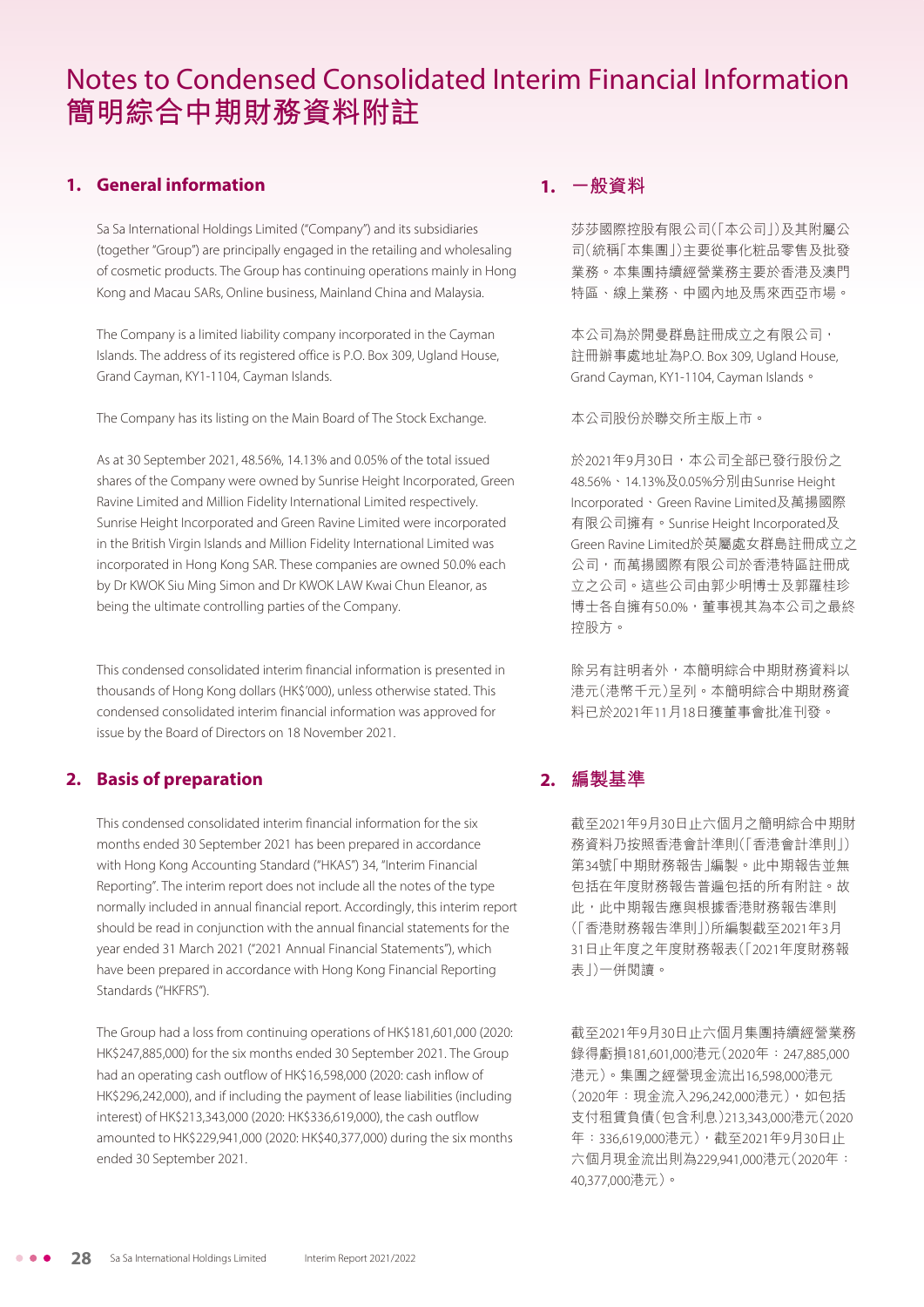# **2. Basis of preparation (continued)**

The Group's cash and bank balances was HK\$286,422,000 (31 March 2021: HK\$526,404,000) as at 30 September 2021. The Group's readily undrawn available banking facilities amounted to approximately HK\$210,700,000 (31 March 2021: HK\$171,000,000). The Group is also in the progress of negotiation with a financial institution for an additional banking facility.

The directors of the Company have considered the above circumstances and reviewed the Group's cash flow projections, which covered a period of 12 months from 30 September 2021. The directors are of the opinion that, taking into account the anticipated cash flows used in the Group's operations, the potential impact of the COVID-19 pandemic on the Group's operation, the pace of recovery from the COVID-19 pandemic and the continued availability of the Group's banking facilities, the Group has adequate liquidity and financial resources to meet in full its financial obligations and the working capital requirements in the next twelve months from the balance sheet date. Accordingly, the directors of the Company are of the opinion that it is appropriate to prepare the condensed consolidated interim financial information on a going concern basis.

#### **3. Accounting policies**

Except as described below, the accounting policies applied are consistent with those of the annual financial statements for the year ended 31 March 2021, as described in those annual financial statements.

Taxes on income in the interim periods are accrued using the tax rate that would be applicable to expected total annual earnings.

#### **a) Amendments to standards mandatory for the first time for the financial year beginning 1 April 2021 and were early adopted in prior years**

- HKFRS 9, HKAS 39, HKFRS 7, HKFRS 4 and HKFRS 16 (Amendment), "Interest Rate Benchmark (IBOR) Reform – Phase 2"
- HKFRS 16 (Amendment), "Covid-19-Related Rent Concessions beyond 30 June 2021"

## **2. 編製基準(續)**

於2021年9月30日集團現金及銀行結存為 286,422,000港元(2021年3月31日:526,404,000 港元)。本集團還未動用的銀行融資額約為 210,700,000港元(2021年3月31日:171,000,000港 元)。集團現在亦向其他金融機構就額外銀行融 資進行磋商。

本公司董事已考慮上述情況並審閱本集團由 2021年9月30日起12個月內的現金流量預測。顧 及本集團營運中使用的預期現金流,新冠病毒 疫情爆發對集團營運的潛在影響,集團從新冠 病毒復甦的步伐及持續可動用的銀行融資額, 董事認為本集團有充裕財務資源以應付由結算 日起計的12個月內的營運資本。因此,本公司 董事認為以持續經營基準編製簡明綜合中期財 務資料是恰當的。

# **3. 會計政策**

除下文所述者外,所採納會計政策與截至2021 年3月31日止年度之年度財務報表所採用者(已 在該等年度財務報表中載述)貫徹一致。

中期所得稅乃按照預期全年總盈利之適用稅率 累計。

#### **a) 於2020年4月1日開始的財政年度首次 強制生效並於往年提早採納之準則修 訂本**

- 香港財務報告準則第9號,香港會計 準則第39號,香港財務報告準則第7 號,香港財務報告準則第4號及香港 財務報告準則第16號(修訂本),「利 率基準改革-第二階段」
- 香港財務報告準則第16號(修訂本), 「2021年6月30日後關於新冠疫情相關 租金減免」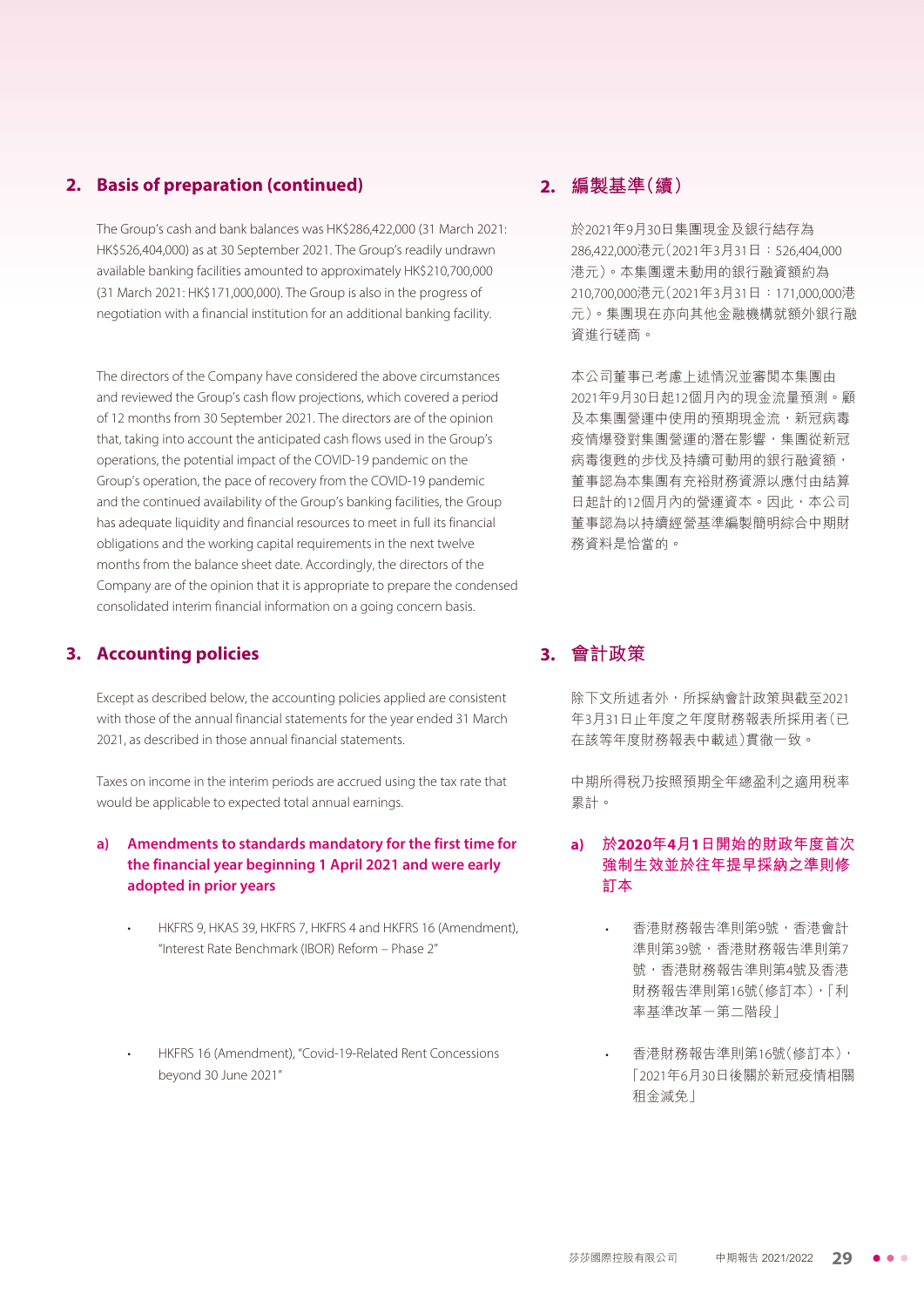## **3. Accounting policies (continued)**

- **b) Early adoption of new standard and amendments to standards issued but not yet effective for the financial year beginning 1 April 2021 where early adoption is permitted**
	- HKFRS 17, "Insurance Contracts" (effective for annual periods beginning on or after 1 April 2023). The new standard applies to insurance contracts issued, to reinsurance contracts issued and held, and to investment contracts with discretionary participation features an entity that also issues insurance contracts. Entities have an accounting policy choice to account for some fixed-fee service contracts in accordance with either HKFRS 17 or HKFRS 15. The June 2020 amendment additionally introduced scope exclusions for some credit card (or similar) contracts, and some loan contracts. The early adoption of HKAS 17 does not have any impact to the Group as the Group does not have insurance contracts as at 30 September 2021.
	- HKAS 12 (Amendment), "Income Taxes" (effective for annual periods beginning on or after 1 April 2023). The amendment requires companies to recognise deferred tax on transactions that, on initial recognition, give rise to equal amounts of taxable and deductible temporary differences. The amendment is applied to transactions that occur on or after the beginning of the earliest comparative period presented. In addition, entities should recognise deferred tax assets (to the extent that it is probable that they can be utilised) and deferred tax liabilities at the beginning of the earliest comparative period for all deductible and taxable temporary differences associated with right-of-use assets and lease liabilities, and decommissioning, restoration and similar liabilities, and the corresponding amounts recognised as part of the cost of the related assets. The early adoption of HKAS 12 (Amendment) does not have any impact to the Group as the Group has accounted for such transactions consistent with the new requirements.
	- HKFRS 10 and HKAS 28 (Amendment), "Sale or Contribution of Assets between an Investor and its Associate or Joint Venture" (effective for annual periods to be determined by the HKICPA). The amendments clarify the accounting treatment for sales or contribution of assets between an investor and its associates or joint ventures. They confirm that the accounting treatment depends on whether the non-monetary assets sold or contributed to an associate or joint venture constitute a "business" (as defined in HKFRS 3, "Business Combinations"). The early adoption of HKFRS 10 and HKAS 28 (Amendment) does not have any impact to the Group as the Group does not have any associates or joint ventures as at 30 September 2021.

# **3. 會計政策(續)**

- **b) 於2021年4月1日開始之財政年度已頒 佈但尚未生效,並容許提早採納的新 準則及準則修訂本**
	- 香港財務報告準則第17號,「保險合 約」(於2023年4月1日或以後開始之財 政年度期間生效)。該新準則適用於 已簽發的保險合約,持有已簽發的再 保險合約以及實體所簽發具有酌情參 與特徵的投資合約。對於某些固定收 費服務合約,實體的會計政策可選擇 依據香港財務報告準則第17號或香港 財務報告準則第15號進行處理。2020 年6月的修訂本添加了對某些信用卡 (或類似)合約及某些貨款合約的適用 範圍。由於本集團於截至2021年9月 30日並無保險合約,所以提早採納香 港財務報告準則第17號不會對集團構 成任何影響。
	- 香港會計報告準則第12號(修訂本), 「所得稅」(於2023年4月1日或以後開 始之財政年度期間生效)。該修訂本 要求公司對以下交易確認遞延稅項, 即在初始確認時,產生等值的應納稅 和可抵扣的暫時性差異。此修訂本適 用存在於最早可比較期間開始時或以 後已發生的交易。另外,實體應在最 早可比較的期間與使用權資產和租賃 負責有關的可抵扣和應納稅暫時性差 異來確認遞延稅項資產(在可能可使 用的範圍內)及遞延税項負債,以及 對停用,恢復之相應金額確認為相關 資產成本的一部分。由於本集團對此 交易的處理與新要求一致,所以提前 採納香港會計報告準則第12號(修訂 本)不會對集團構成任何影響。
	- 香港財務報告準則第10號及香港會計 報告準則第28號(修訂本),「投資者 與其聯營公司或合營企業之間的資產 出售或注資」(由香港會計師公會決定 生效期)。該修訂本釐清投資者與其 聯營公司或合營企業之間的資產出售 或注資的會計處理。其會計處理取決 於出售或注資非金錢上資產到其聯營 公司或合營企業是否構成「業務」(已 定義在香港財務報告準則第3號「企業 合併」)。由於本集團截至2021年9月 30日並無聯營公司或合營企業,提早 採納香港財務報告準則第10號及香港 會計報告準則第28號(修訂本)不會對 集團構成任何影響。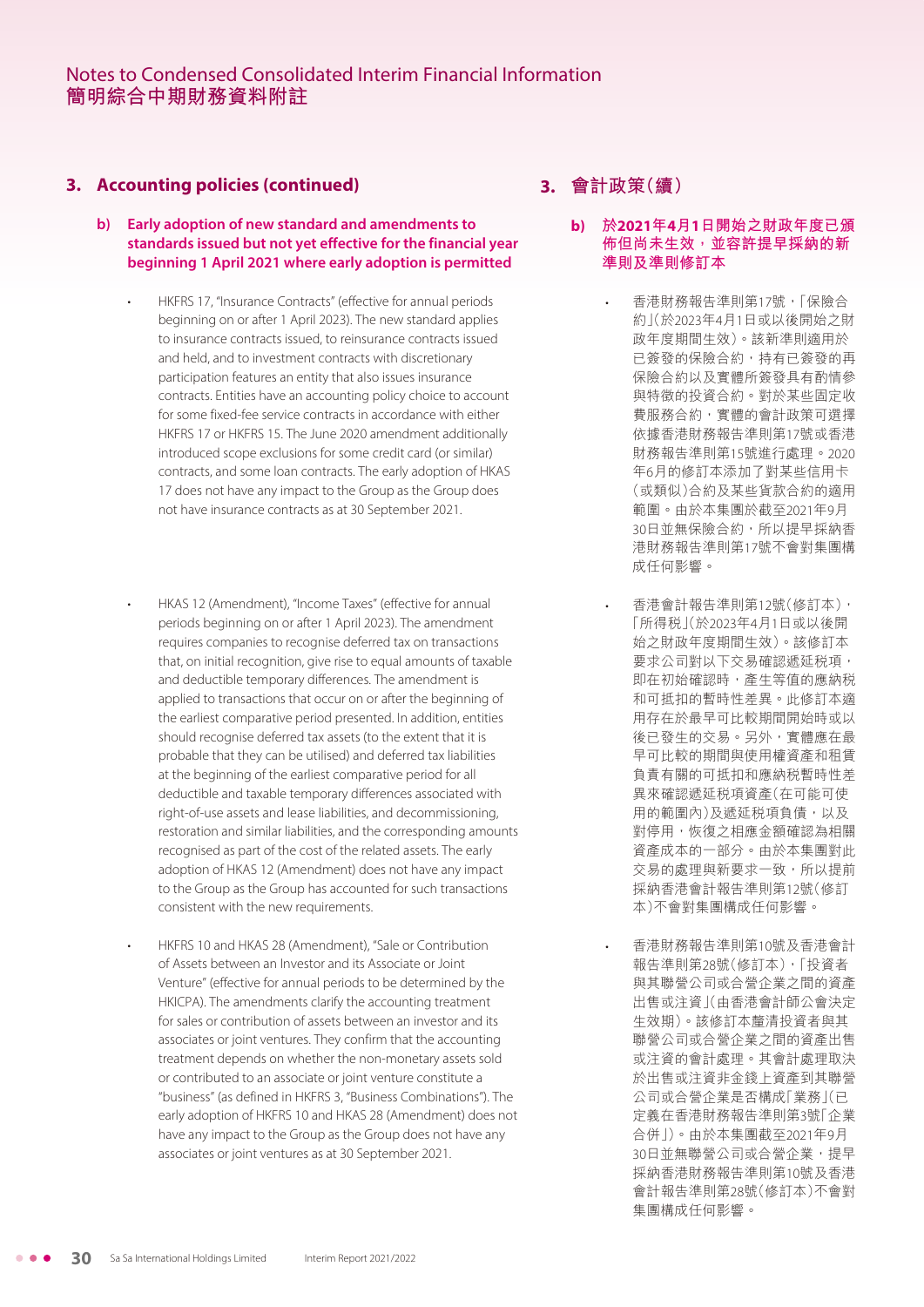#### **4. Estimates**

The preparation of condensed consolidated interim financial information requires management to make judgements, estimates and assumptions that affect the application of accounting policies and the reported amounts of assets and liabilities, income and expense. Actual results may differ from these estimates.

In preparing this condensed consolidated interim financial information, the significant judgements made by management in applying the Group's accounting policies and the key sources of estimation uncertainty were the same as those that applied to the consolidated financial statements for the year ended 31 March 2021.

# **5. Financial risk management and financial instruments**

#### **5.1 Financial risk factors**

The Group's activities expose it to a variety of financial risks including foreign exchange risk, credit risk, liquidity risk and interest rate risk.

The condensed consolidated interim financial information does not include all financial risk management information and disclosures required in the annual financial statements, and should be read in conjunction with the Group's annual financial statements as at 31 March 2021.

There has been no material change in our risk profile and management since year end.

#### **5.2 Fair value estimation**

The carrying amounts of the trade and other receivables, cash and bank balances, trade and other payables, borrowings and lease liabilities as at 30 September and 31 March 2021 approximate their fair values. There were no financial assets nor liabilities carried at fair value as at 30 September and 31 March 2021.

# **4. 估計**

編製簡明綜合中期財務資料要求管理層對影響 會計政策應用、資產及負債、收入及支出報告 金額作出判斷、估計和假設。實際結果可能與 此類估計存在差異。

編製此簡明綜合中期財務資料時,管理層在應 用本集團會計政策的過程中作出之關鍵判斷及 估計性之關鍵來源與截至2021年3月31日止年度 之綜合財務報表所應用的相同。

# **5. 財務風險管理及金融工具**

#### **5.1 財務風險因素**

本集團之業務承受多種財務風險:外匯風 險、信貸風險、流動資金風險及利率風 險。

簡明綜合中期財務報表並無載列年度財務 報表所需之所有財務風險管理資料及披 露,應與本集團截至2021年3月31日之年 度財務報表一併閱覽。

自年結日以來,本集團之風險因素及管理 並無重大變動。

#### **5.2 公平值估值**

於2021年9月30日及3月31日應收賬款及其 他應收款項、現金及銀行結存,應付賬款 及其他應付款項,借貸及租賃負債之賬面 值與其公平值相若。於2021年9月30日及3 月31日,沒有以公平值計量的金融資產或 負債。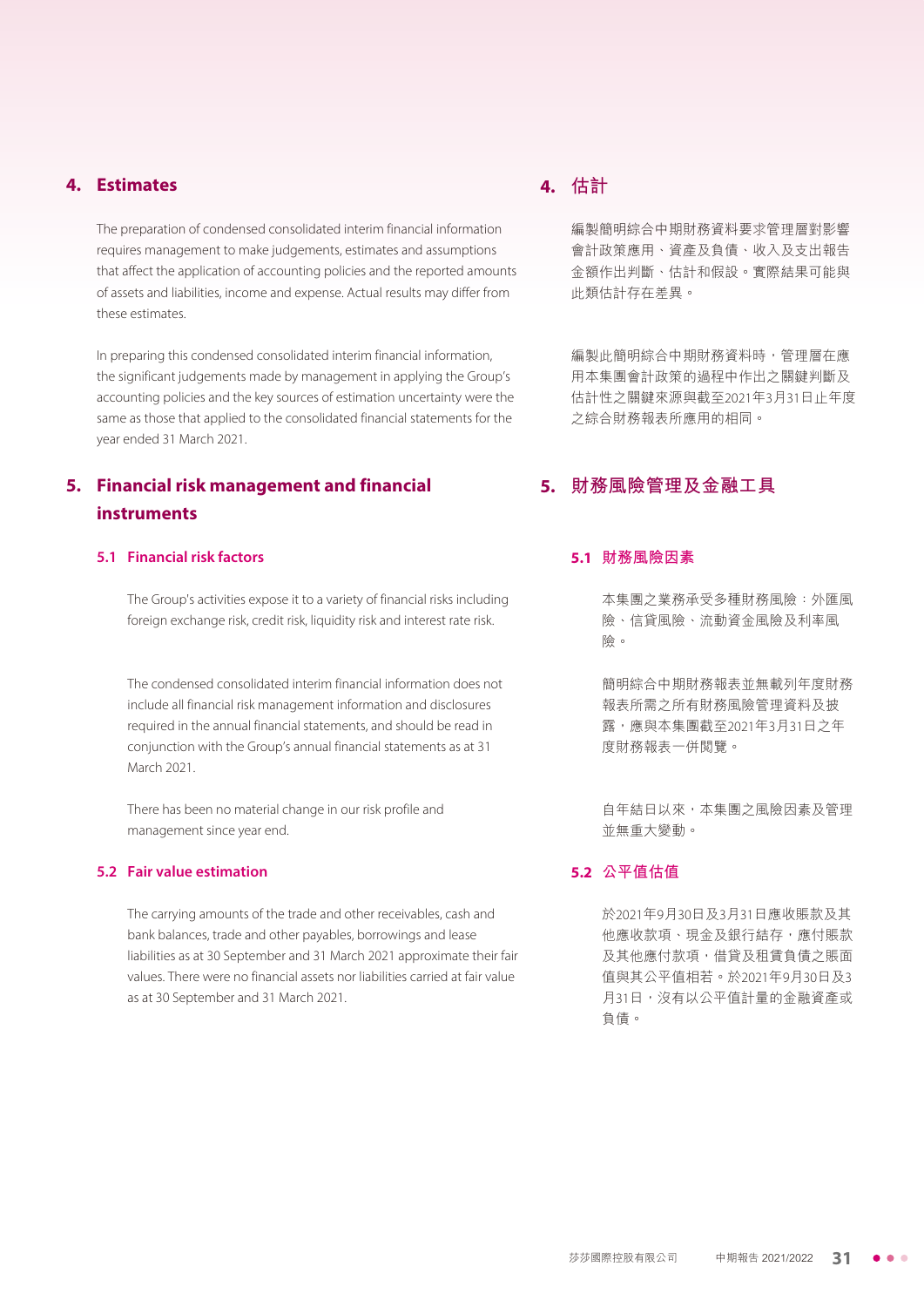## **6. Segment information**

Operating segments are reported in a manner consistent with the internal reporting provided to the chief operating decision-makers. The chief operating decision-makers, who are responsible for allocating resources and assessing performance of the operating segments, have been identified as the executive directors of the Group who make strategic and operating decisions.

Executive directors of the Group review the internal reporting of the Group in order to assess performance and allocate resources. Executive directors consider the business principally from a geographic perspective and assess the performance of the geographic segments based on a measure of segments results.

The business reportable segments identified are Hong Kong and Macau SARs, Online business, Mainland China and Malaysia.

Segment assets consist primarily of property, plant and equipment, rightof-use assets, deferred tax assets, inventories, receivables, deposits and prepayments, time deposits, cash and cash equivalents and income tax recoverable. Capital expenditure comprises additions to property, plant and equipment.

The breakdown of key segment information including total turnover from external customers is disclosed below.

# **6. 分部資料**

經營分部按照與向首席經營決策者提供內部報 告一致之方式報告。負責分配資源及評估經營 分部表現之首席經營決策者已識別為本集團作 出策略及營運決策之執行董事。

本集團執行董事審閱本集團之內部報告以評估 表現及分配資源。執行董事主要從地區角度審 視業務,並根據分部業績評估地區分部之表現。

已識別之可報告業務分部為香港及澳門特區、 線上業務、中國內地及馬來西亞。

分部資產主要包括物業、機器及設備、使用權 資產、遞延稅項資產、存貨、應收款項、按金 及預付款項、定期存款、現金及現金等值項目 及可收回所得稅。資本性開支包括添置物業、 機器及設備。

主要分部資料包括來自外部客戶之總營業額, 其分析於下文披露。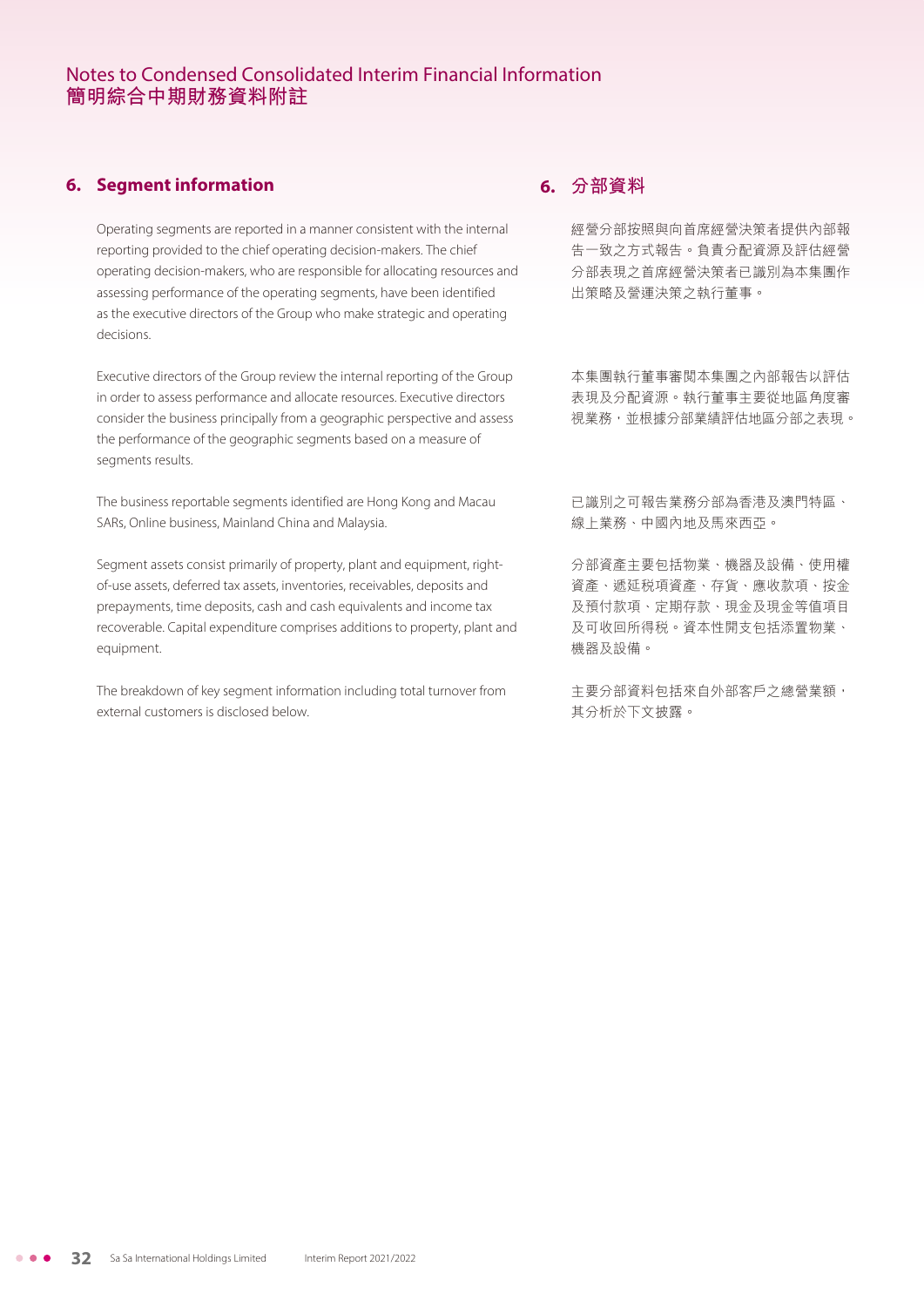# **6. Segment information (continued)**

# **6. 分部資料(續)**

#### **Six months ended 30 September 2021 截至2021年9月30日止六個月**

|                                     |            | <b>Hong Kong</b> |                 |                 |                 |                 |
|-------------------------------------|------------|------------------|-----------------|-----------------|-----------------|-----------------|
|                                     |            | & Macau          | Online          | <b>Mainland</b> |                 |                 |
|                                     |            | <b>SARs</b>      | business        | China           | <b>Malaysia</b> | <b>Total</b>    |
|                                     |            | 香港及              |                 |                 |                 |                 |
|                                     |            | 澳門特區             | 線上業務            | 中國內地            | 馬來西亞            | 總額              |
|                                     |            | <b>HK\$'000</b>  | <b>HK\$'000</b> | <b>HK\$'000</b> | <b>HK\$'000</b> | <b>HK\$'000</b> |
|                                     |            | 港幣千元             | 港幣千元            | 港幣千元            | 港幣千元            | 港幣千元            |
| <b>Turnover</b>                     | 營業額        | 1,086,090        | 307,361         | 143,575         | 60,208          | 1,597,234       |
| <b>Segment results</b>              | 分部業績       | (122, 805)       | 1,203           | (41, 452)       | (18, 547)       | (181, 601)      |
| <b>Other information</b>            | 其他資料       |                  |                 |                 |                 |                 |
| Capital expenditure                 | 資本性開支      | 9,364            | 161             | 16,621          | 564             | 26,710          |
| Finance income                      | 財務收入       | 890              | 5               | 149             | 523             | 1,567           |
|                                     |            |                  |                 |                 |                 |                 |
| Finance costs                       | 財務支出       | 4,471            |                 | 859             | 523             | 5,853           |
| Income tax expense/(credit)         | 所得税開支/(扣除) | 6,151            | 238             |                 | (5, 181)        | 1,208           |
|                                     |            |                  |                 |                 |                 |                 |
| Depreciation on property, plant and | 物業、機器及     |                  |                 |                 |                 |                 |
| equipment                           | 設備折舊       | 33,085           | 137             | 4,858           | 3,318           | 41,398          |
|                                     | 使用權資產折舊    | 121,347          |                 | 10,295          | 14,045          | 145,687         |
| Depreciation on right-of-use assets |            |                  |                 |                 |                 |                 |
| (Reversal of provision)/provision   | 滯銷存貨及損耗    |                  |                 |                 |                 |                 |
| for slow moving inventories         | (撥備撥回)/    |                  |                 |                 |                 |                 |
| and shrinkage                       | 撥備         | (13, 758)        | (2)             | 3,901           | 6,564           | (3, 295)        |
|                                     |            |                  |                 |                 |                 |                 |
| Impairment of property, plant and   | 物業、機器及     |                  |                 |                 |                 |                 |
| equipment                           | 設備減值       |                  |                 | 418             | 129             | 547             |
|                                     |            |                  |                 |                 |                 |                 |
| Impairment of right-of-use assets   | 使用權資產減值    | 7,996            |                 | 583             | 1,069           | 9,648           |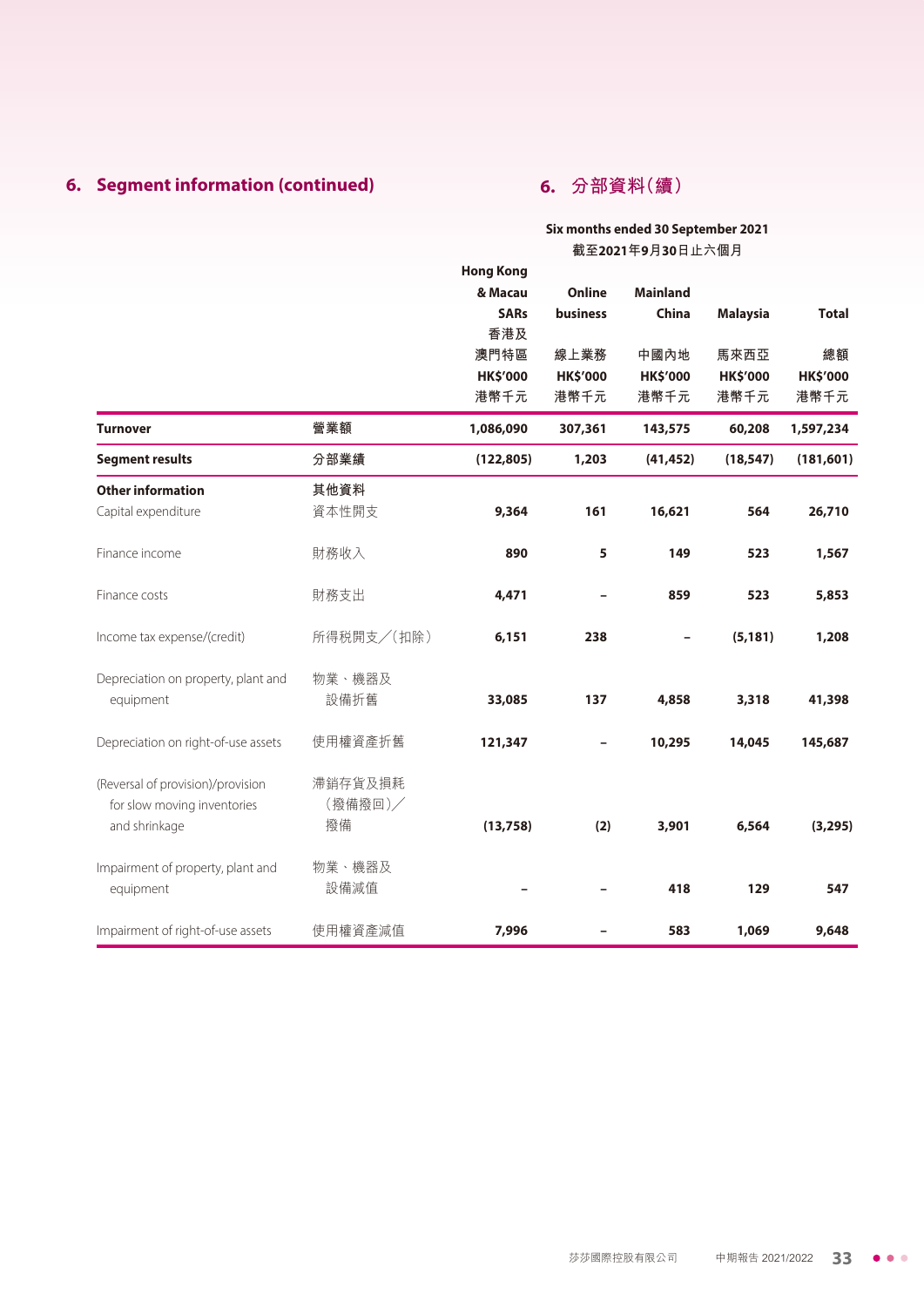# **6. Segment information (continued)**

# **6. 分部資料(續)**

|                                                                                |                      |                                 |                                 | Six months ended 30 September 2020 |                          |                               |
|--------------------------------------------------------------------------------|----------------------|---------------------------------|---------------------------------|------------------------------------|--------------------------|-------------------------------|
|                                                                                |                      | 截至2020年9月30日止六個月                |                                 |                                    |                          |                               |
|                                                                                |                      | Hong Kong<br>& Macau<br>SARs    | Online<br>business              | Mainland<br>China                  | Malaysia                 | Total                         |
|                                                                                |                      | 香港及<br>澳門特區<br>HK\$'000<br>港幣千元 | 線上業務<br><b>HK\$'000</b><br>港幣千元 | 中國內地<br><b>HK\$'000</b><br>港幣千元    | 馬來西亞<br>HK\$'000<br>港幣千元 | 總額<br><b>HK\$'000</b><br>港幣千元 |
| Turnover                                                                       | 營業額                  | 856,051                         | 186,095                         | 117,252                            | 126,730                  | 1,286,128                     |
| Segment results                                                                | 分部業績                 | (238, 580)                      | (2,637)                         | (4,763)                            | (1,905)                  | (247, 885)                    |
| Other information<br>Capital expenditure                                       | 其他資料<br>資本性開支        | 12,815                          | 5                               | 5,749                              | 2,267                    | 20,836                        |
| Finance income                                                                 | 財務收入                 | 3,173                           | 8                               | 99                                 | 803                      | 4,083                         |
| Finance costs                                                                  | 財務支出                 | 7,874                           | -                               | 249                                | 834                      | 8,957                         |
| Income tax (credit)/expense                                                    | 所得税(扣除)/開支           | (41, 987)                       | (1, 187)                        |                                    | 141                      | (43,033)                      |
| Depreciation on property, plant and<br>equipment                               | 物業、機器及<br>設備折舊       | 37,485                          | 260                             | 1,606                              | 5,916                    | 45,267                        |
| Depreciation on right-of-use assets                                            | 使用權資產折舊              | 209,282                         |                                 | 4,831                              | 17,728                   | 231,841                       |
| Provision/(reversal of provision) for slow<br>moving inventories and shrinkage | 滞銷存貨及損耗撥備/<br>(撥備撥回) | 20,573                          | 2,324                           | (1,900)                            | (126)                    | 20,871                        |
| Impairment of property, plant and<br>equipment                                 | 物業、機器及<br>設備減值       | 2,982                           |                                 |                                    |                          | 2,982                         |
| Impairment of right-of-use assets                                              | 使用權資產減值              | 43,148                          |                                 |                                    |                          | 43,148                        |

|                                                                                          |                              | <b>Hong Kong</b><br>& Macau<br><b>SARs</b><br>香港及<br>澳門特區<br><b>HK\$'000</b><br>港幣千元 | Online<br><b>business</b><br>線上業務<br><b>HK\$'000</b><br>港幣千元 | <b>Mainland</b><br><b>China</b><br>中國內地<br><b>HK\$'000</b><br>港幣千元 | <b>Malaysia</b><br>馬來西亞<br><b>HK\$'000</b><br>港幣千元 | <b>Total</b><br>總額<br><b>HK\$'000</b><br>港幣千元 |
|------------------------------------------------------------------------------------------|------------------------------|--------------------------------------------------------------------------------------|--------------------------------------------------------------|--------------------------------------------------------------------|----------------------------------------------------|-----------------------------------------------|
| At 30 September 2021<br>Non-current assets<br>Current assets                             | 於2021年9月30日<br>非流動資產<br>流動資產 | 718,823<br>808,400                                                                   | 3,479<br>267,220                                             | 86,295<br>150,551                                                  | 47,032<br>165,709                                  | 855,629<br>1,391,880                          |
| Total assets as per condensed<br>consolidated interim statement<br>of financial position | 總資產列於<br>簡明綜合<br>中期財務狀況表     |                                                                                      |                                                              |                                                                    |                                                    | 2,247,509                                     |
| At 31 March 2021<br>Non-current assets<br>Current assets                                 | 於2021年3月31日<br>非流動資產<br>流動資產 | 822,663<br>1,080,588                                                                 | 3,235<br>166,947                                             | 49,633<br>149,461                                                  | 53,146<br>185,209                                  | 928,677<br>1,582,205                          |
| Total assets as per<br>consolidated statement<br>of financial position                   | 總資產列於<br>綜合財務<br>狀況表         |                                                                                      |                                                              |                                                                    |                                                    | 2,510,882                                     |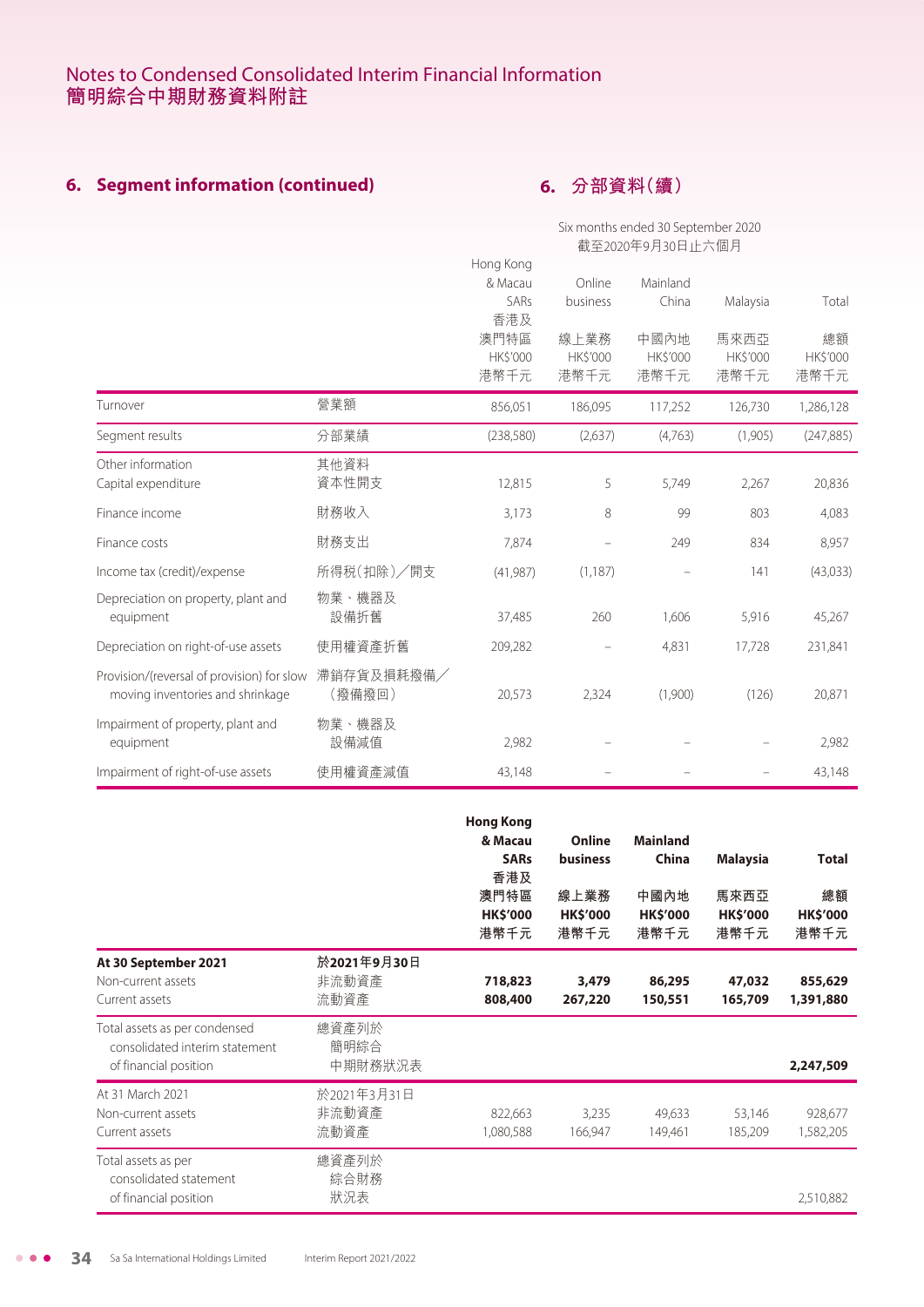# **7. Other income**

# **7. 其他收入**

|                                                                                                                                                                                                                                                                                                                                                                                                                                                                                                                                                          |                                    | <b>Six months ended</b><br><b>30 September</b>                                                                                                                                      |                                 |
|----------------------------------------------------------------------------------------------------------------------------------------------------------------------------------------------------------------------------------------------------------------------------------------------------------------------------------------------------------------------------------------------------------------------------------------------------------------------------------------------------------------------------------------------------------|------------------------------------|-------------------------------------------------------------------------------------------------------------------------------------------------------------------------------------|---------------------------------|
|                                                                                                                                                                                                                                                                                                                                                                                                                                                                                                                                                          |                                    | 截至9月30日止六個月                                                                                                                                                                         |                                 |
|                                                                                                                                                                                                                                                                                                                                                                                                                                                                                                                                                          |                                    | 2021<br><b>HK\$'000</b><br>港幣千元                                                                                                                                                     | 2020<br><b>HK\$'000</b><br>港幣千元 |
| Slide display rental income<br>Short-term sub-lease income<br>Government subsidies (Note)                                                                                                                                                                                                                                                                                                                                                                                                                                                                | 幻燈片陳列租金收入<br>短期租賃之分租收入<br>政府補貼(附註) | 9,788<br>9,048<br>3,067                                                                                                                                                             | 13,833<br>80,063                |
|                                                                                                                                                                                                                                                                                                                                                                                                                                                                                                                                                          |                                    | 21,903                                                                                                                                                                              | 93,896                          |
| Note:                                                                                                                                                                                                                                                                                                                                                                                                                                                                                                                                                    |                                    | 附註:                                                                                                                                                                                 |                                 |
| During the six months ended 30 September 2021, wage subsidies of HK\$2,934,000 were<br>granted from the Wage Subsidy programme launched by government of Malaysia.                                                                                                                                                                                                                                                                                                                                                                                       |                                    | 截至2021年9月30日止六個月,馬來西亞政府推出「Wage<br>Subsidy programme」計劃已授予2,934,000港元的工資補<br>貼。                                                                                                      |                                 |
| Remaining wage subsidies of HK\$133,000 were granted from the Hong Kong SAR<br>government's Employment Support Scheme under Anti-Epidemic Fund for the use of<br>paying wages of employees.                                                                                                                                                                                                                                                                                                                                                              |                                    | 餘下133,000港元的工資補貼由香港特區政府防疫抗疫基<br>金的「保就業」計劃授予用以支付僱員的工資。                                                                                                                               |                                 |
| During the six months ended 30 September 2020, wage subsidies of HK\$75,254,000 were<br>granted or to be granted from the Hong Kong SAR government's Employment Support<br>Scheme for the use of paying wages of employees and HK\$3,160,000 were granted from<br>the one-off Retail Sector Subsidy Scheme, and Beauty Parlours, Massage Establishments<br>and Party Rooms Subsidy Scheme under Anti-Epidemic Fund. Remaining subsidies of<br>HK\$1,649,000 were granted from other subsidy schemes launched by government of<br>Macau SAR and Malaysia. |                                    | 截至2020年9月30日止六個月,香港特區政府防疫抗疫基<br>金的「保就業」計劃已授予或將授予75,254,000港元的工資<br>補貼用以支付僱員的工資,以及防疫抗疫基金的一次性<br>零售業資助計劃及美容院、按摩院及派對房間資助計劃<br>授予了3,160,000港元。餘下的1,649,000港元的政府補貼由<br>澳門特區政府及馬來西亞政府提供的。 |                                 |
| The Group has complied all attached conditions before 30 September 2021 and 2020 and<br>recognised in the condensed consolidated interim income statement.                                                                                                                                                                                                                                                                                                                                                                                               |                                    | 本集團於2021年及2020年9月30日前符合所有附帶條件,<br>並在簡明綜合中期收益表中確認。                                                                                                                                   |                                 |

莎莎國際控股有限公司 中期報告 2021/2022 **35**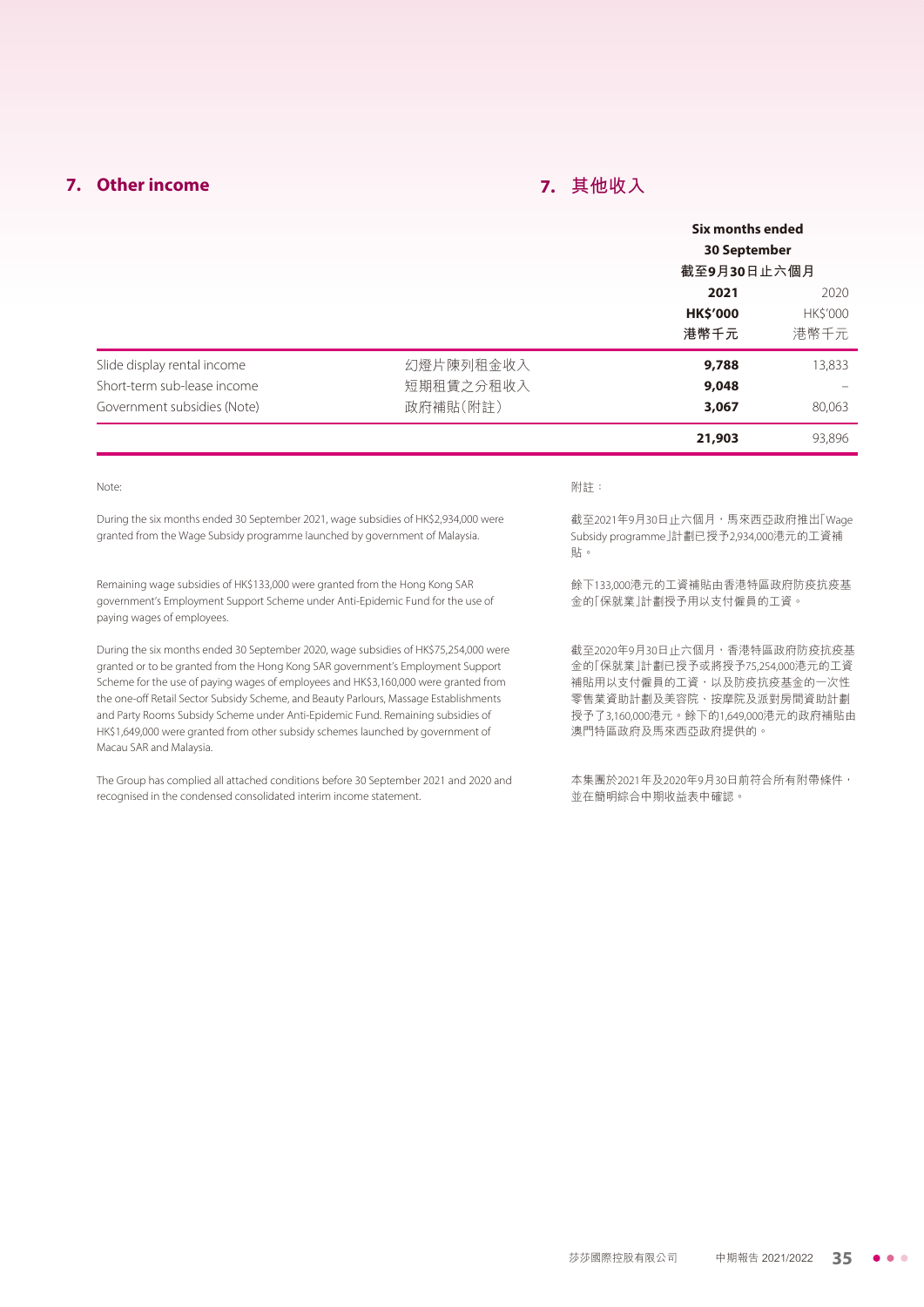# **8. Expenses by nature**

# **8. 按性質分類之開支**

|                                                                |                          | <b>Six months ended</b><br><b>30 September</b><br>截至9月30日止六個月 |                          |
|----------------------------------------------------------------|--------------------------|---------------------------------------------------------------|--------------------------|
|                                                                |                          | 2021<br><b>HK\$'000</b><br>港幣千元                               | 2020<br>HK\$'000<br>港幣千元 |
| Cost of inventories sold                                       | 出售存貨成本<br>僱員福利開支(包括董事酬金) | 1,014,011                                                     | 846,341                  |
| Employee benefit expenses (including directors'<br>emoluments) |                          | 329,655                                                       | 321,609                  |
| Depreciation expenses                                          | 折舊開支                     |                                                               |                          |
| - right-of-use assets (Note 15)                                | 一使用權資產(附註15)             | 145,687                                                       | 231,841                  |
| - property, plant and equipment (Note 14)                      | 一物業、機器及設備(附註14)          | 41,398                                                        | 45,267                   |
| Lease rentals in respect of land and buildings                 | 土地及樓宇之經營租賃租金             |                                                               |                          |
| - lease rental for short-term leases                           | 一短期租賃之租賃租金               | 57,965                                                        | 38,594                   |
| - contingent rent                                              | 一或然租金                    | 15,399                                                        | 11,168                   |
| - rent concession related to                                   | 一新冠病毒疫情相關                |                                                               |                          |
| COVID-19 (Note)                                                | 租金減免(附註)                 | (17,004)                                                      | (61,970)                 |
| Building management fees, government rent                      | 樓宇管理費、地租及                |                                                               |                          |
| and rates                                                      | 差餉                       | 38,821                                                        | 44,456                   |
| Advertising and promotion expenses                             | 廣告及推廣開支                  | 29,387                                                        | 19,218                   |
| Transportation, storage and delivery charges                   | 運輸、儲存及遞送費用               | 22,992                                                        | 16,677                   |
| Outsource warehouse handling expenses and                      | 外判倉儲處理及支付平台              |                                                               |                          |
| platform charges                                               | 費用                       | 19,031                                                        | 11,655                   |
| Utilities and telecommunication                                | 公用設施及電訊                  | 17,770                                                        | 12,874                   |
| Bank and credit card charges                                   | 銀行及信用卡收費                 | 13,499                                                        | 11,440                   |
| Repair and maintenance                                         | 維修及保養                    | 11,645                                                        | 12,367                   |
| Packaging expenses                                             | 包裝費用<br>短期租賃之分租費用        | 5,511                                                         | 3,290                    |
| Short-term sub-lease expenses                                  | 郵寄、印刷及文具                 | 4,800                                                         |                          |
| Postage, printing and stationery<br>Auditors' remuneration     | 核數師酬金                    | 4,568                                                         | 4,313                    |
| - audit services                                               | 一核數服務                    | 1,550                                                         | 1,745                    |
| - non-audit services                                           | 一非核數服務                   | 295                                                           | 449                      |
| Donations                                                      | 捐款                       | 839                                                           | 1,046                    |
| Write-off of property, plant and equipment (Note 14)           | 物業、機器及設備撇賬(附註14)         | 577                                                           | 341                      |
| (Reversal of provision)/provision for slow moving              | 滞銷存貨及損耗(撥備撥回)/           |                                                               |                          |
| inventories and shrinkage                                      | 撥備                       | (3, 295)                                                      | 20,871                   |
| Others                                                         | 其他                       | 30,884                                                        | 29,464                   |
|                                                                |                          | 1,785,985                                                     | 1,623,056                |
| Representing:                                                  | 組成如下:                    |                                                               |                          |
| Cost of sales                                                  | 銷售成本                     | 1,010,716                                                     | 867,212                  |
| Selling and distribution costs                                 | 銷售及分銷成本                  | 653,669                                                       | 643,535                  |
| Administrative expenses                                        | 行政費用                     | 121,600                                                       | 112,309                  |
|                                                                |                          |                                                               |                          |
|                                                                |                          | 1,785,985                                                     | 1,623,056                |

Note:

#### 附註:

During the six months ended 30 September 2021, rent concession related to COVID-19 amounted to HK\$17,004,000 (2020: HK\$61,945,000) was included in selling and distribution costs and nil (2020: HK\$25,000) was included in administrative expenses.

截至2021年9月30日止六個月,新冠病毒疫情相關租金減 免金額為17,004,000港元(2020年:61,945,000港元),已計 入銷售及分銷成本及無(2020年:25,000港元)已計入行政 費用。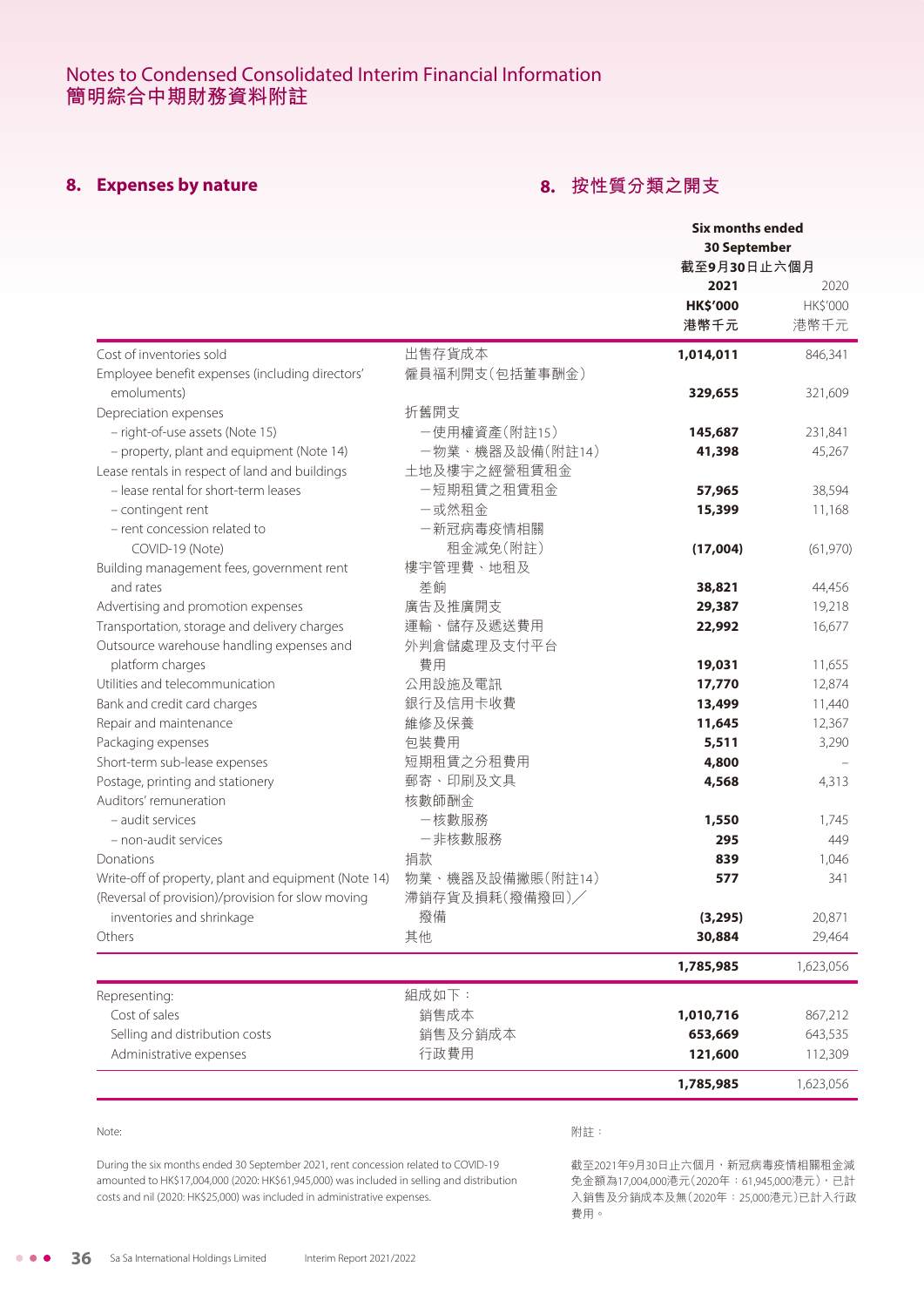## **9. Finance costs**

## **9. 財務支出**

|                                        |             | Six months ended<br><b>30 September</b> |          |
|----------------------------------------|-------------|-----------------------------------------|----------|
|                                        |             | 截至9月30日止六個月                             |          |
|                                        |             | 2021                                    | 2020     |
|                                        |             | <b>HK\$'000</b>                         | HK\$'000 |
|                                        |             | 港幣千元                                    | 港幣千元     |
| Interest expenses on lease liabilities | 租賃負債產生的利息費用 | 5,853                                   | 8,957    |

#### **10. Income tax expense/(credit)**

# **10. 所得稅支出╱(扣除)**

Hong Kong profits tax has been provided for at the rate of 16.5% (2020: 16.5%) on the estimated assessable profits for the period. Taxation on overseas profits has been calculated on the estimated assessable profits for the period at the rates of taxation prevailing in the countries in which the Group operates respectively.

香港利得稅乃按照本期間估計應課稅溢利以稅 率16.5%(2020年:16.5%)提撥準備。海外溢利 稅款則按本期間估計應課稅溢利以本集團經營 業務國家之現行稅率計算。

|                                                                                                                         |                                         | Six months ended<br><b>30 September</b><br>截至9月30日止六個月 |                          |
|-------------------------------------------------------------------------------------------------------------------------|-----------------------------------------|--------------------------------------------------------|--------------------------|
|                                                                                                                         |                                         | 2021<br><b>HK\$'000</b><br>港幣千元                        | 2020<br>HK\$'000<br>港幣千元 |
| Current tax<br>- Hong Kong profits tax<br>$-$ Overseas taxation<br>Deferred tax relating to origination and reversal of | 本期税項<br>-香港利得税<br>-海外税項<br>暫時差異之產生及撥回相關 | 1,527<br>1,498                                         | 3,242<br>93              |
| temporary differences                                                                                                   | 遞延税項                                    | (1, 817)                                               | (46,368)                 |
|                                                                                                                         |                                         | 1,208                                                  | (43,033)                 |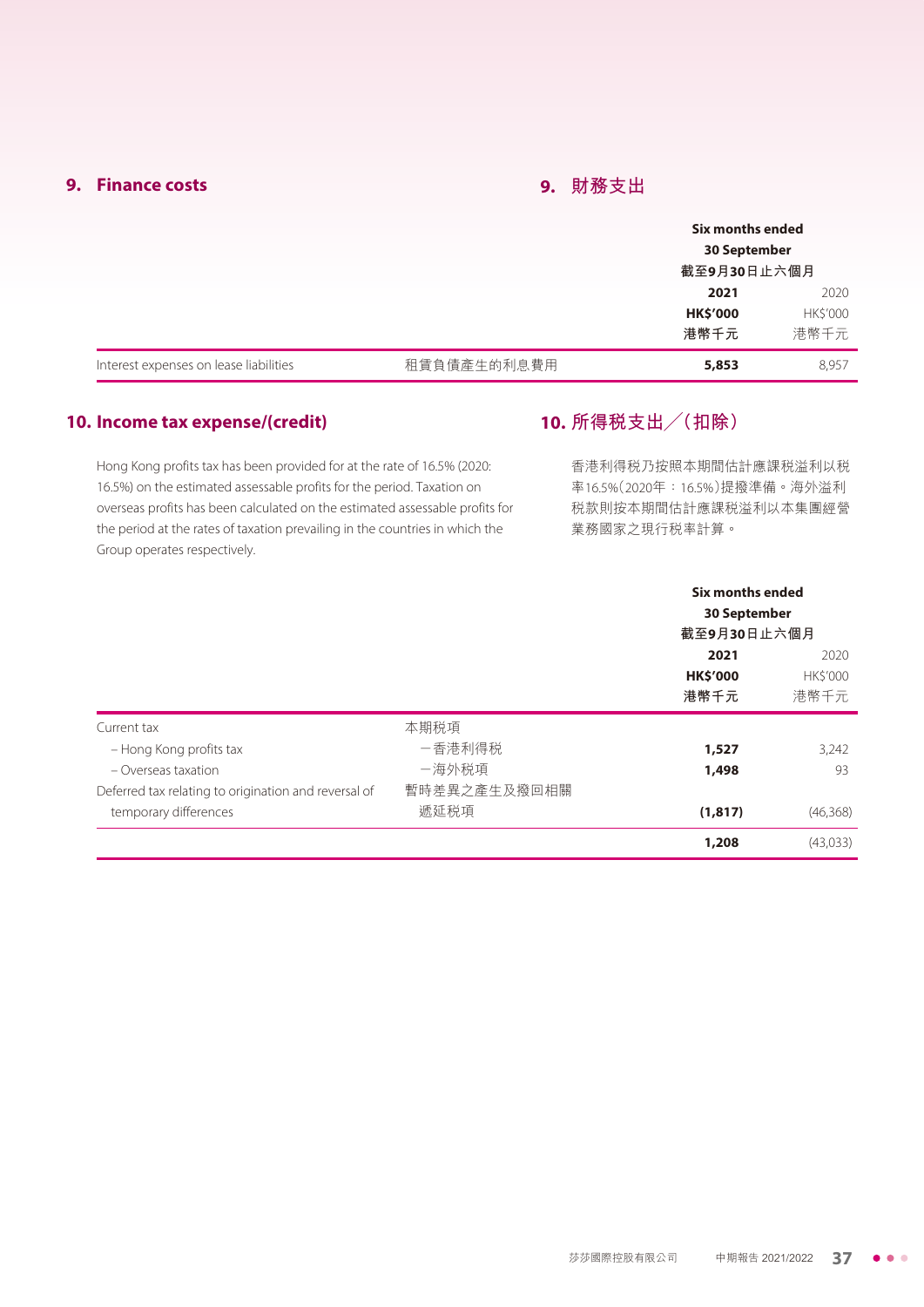## **11. Discontinued operation**

During the year ended 31 March 2020, the Group discontinued the business of retailing of cosmetic products in Singapore. The results of the discontinued operation for the period ended 30 September 2020 are presented below:

# **11. 已終止經營業務**

截至2020年3月31日止年度,本集團終止經營新 加坡零售化粧品業務。截至2020年9月30日止六 個月,已終止經營業務之業績呈列如下:

|                                                                                             |                      | Six months ended<br>30 September<br>截至9月30日<br>止六個月<br>2020<br><b>HK\$'000</b> |
|---------------------------------------------------------------------------------------------|----------------------|--------------------------------------------------------------------------------|
|                                                                                             |                      | 港幣千元                                                                           |
| Other income and gains, net                                                                 | 其他收入及利潤一淨額           | 5,884                                                                          |
| Profit before income tax<br>Income tax expense                                              | 除所得税前溢利<br>所得税開支     | 5,884                                                                          |
| Profit from discontinued operation                                                          | 已終止經營業務之溢利           | 5,884                                                                          |
| Currency translation differences of foreign subsidiaries<br>recorded in translation reserve | 外地附屬公司在匯兑儲備之<br>匯兑差額 | (217)                                                                          |
| Total comprehensive income from discontinued operation                                      | 已終止經營業務之總全面收入        | 5,667                                                                          |

The net cash flows incurred by the discontinued operation are as follows:

已終止經營業務之現金流量淨額呈列如下:

|                                                |                   | Six months ended |
|------------------------------------------------|-------------------|------------------|
|                                                |                   | 30 September     |
|                                                |                   | 截至9月30日          |
|                                                |                   | 止六個月             |
|                                                |                   | 2020             |
|                                                |                   | <b>HKS'000</b>   |
|                                                |                   | 港幣千元             |
| Net cash used in operating activities          | 經營業務所用之現金淨額       | (6,583)          |
| Net cash used in investing activities          | 投資業務所用之現金淨額       | (15)             |
| Net cash used in financing activities          | 融資業務所用之現金淨額       | (23,989)         |
| Net decrease in cash and cash equivalents from | 已終止經營業務之現金及現金等值項目 |                  |
| discontinued operation                         | 減少淨額              | (30,587)         |
|                                                |                   |                  |

Earnings per share for profit from discontinued operation attributable to owners of the Company for the period are as follows:

期內本公司擁有人應佔來自已終止經營業務的 溢利之每股基本盈利如下:

|                                                        |                  | Six months ended<br>30 September<br>截至9月30日<br>止六個月<br>2020<br>HK cents<br>港仙 |
|--------------------------------------------------------|------------------|-------------------------------------------------------------------------------|
| Basic earnings per share from discontinued operation   | 來自已終止經營業務之每股基本盈利 | 0.2                                                                           |
| Diluted earnings per share from discontinued operation | 來自已終止經營業務之每股攤薄盈利 | 0.2                                                                           |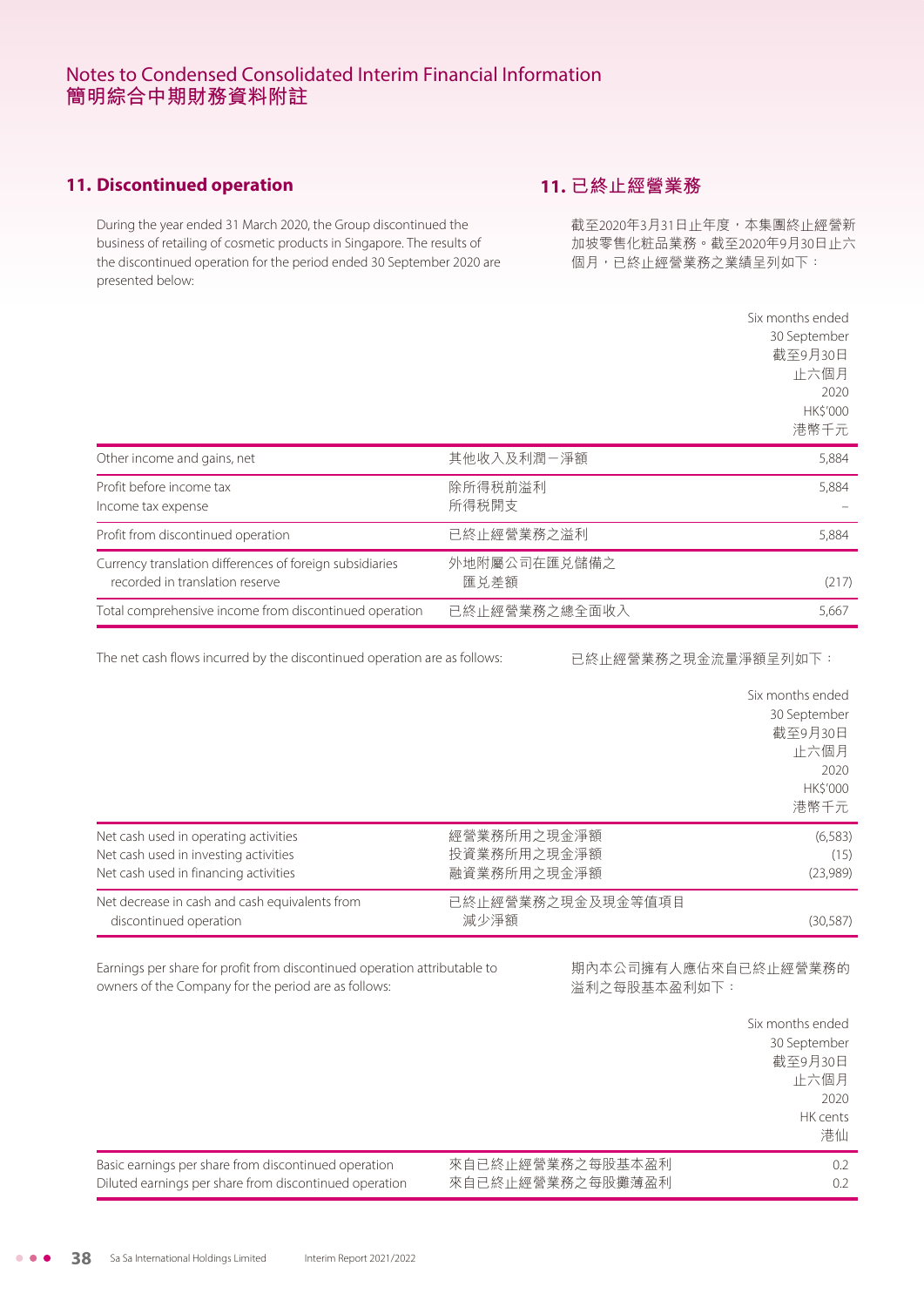## **12. Loss per share**

#### **From continuing operations**

(a) Basic loss per share from continuing operations is calculated by dividing the loss from continuing operations attributable to owners of the Company by the weighted average number of ordinary shares in issue less the total number of shares held under the Share Award Scheme during the period.

# **12. 每股虧損**

#### **來自持續經營業務**

(a) 來自持續經營業務的每股基本虧損乃根據 本公司擁有人應佔來自持續經營業務的虧 損除以期內已發行普通股之加權平均數, 減去為股份獎勵計劃而持有的股份總數計 算。

|                                                                                                                                       |                                           | <b>Six months ended</b><br><b>30 September</b><br>截至9月30日止六個月 |                                |
|---------------------------------------------------------------------------------------------------------------------------------------|-------------------------------------------|---------------------------------------------------------------|--------------------------------|
|                                                                                                                                       |                                           | 2021<br><b>HKS'000</b><br>港幣千元                                | 2020<br><b>HKS'000</b><br>港幣千元 |
| Loss from continuing operations attributable to<br>owners of the Company                                                              | 本公司擁有人應佔來自<br>持續經營業務的虧損                   | (181, 601)                                                    | (247,885)                      |
| Weighted average number of ordinary shares<br>in issue less shares held under the Share Award<br>Scheme during the period (thousands) | 期內已發行普通股之加權平均數<br>減去為股份獎勵計劃而持有的<br>股份(千股) | 3,101,533                                                     | 3.101.043                      |

(b) For the six months ended 30 September 2021 and 2020, diluted loss per share from continuing operations equals to basic loss per share from continuing operations as the potential ordinary shares were not included in the calculation of diluted loss per share because they are anti-dilutive.

#### **From continuing and discontinued operations**

The calculation of the basic and diluted loss per share attributable to owners of the Company is based on the following data:

(b) 截至2021年及2020年9月30日止六個月, 持續經營業務產生的每股攤薄虧損等於持 續經營業務所產生的每股基本虧損,因為 潛在普通股由於具有反稀釋性而未計入每 股攤薄虧損中。

#### **來自持續及已終止經營業務**

歸屬於本公司擁有人之每股基本及攤薄虧損乃 根據下列資料計算:

|                                                                                                                                                         |                                                     | Six months ended<br><b>30 September</b><br>截至9月30日止六個月 |                                |
|---------------------------------------------------------------------------------------------------------------------------------------------------------|-----------------------------------------------------|--------------------------------------------------------|--------------------------------|
|                                                                                                                                                         |                                                     | 2021<br><b>HK\$'000</b><br>港幣千元                        | 2020<br><b>HKS'000</b><br>港幣千元 |
| Loss from continuing operations attributable<br>to owners of the Company<br>Profit from discontinued operation attributable<br>to owners of the Company | 本公司擁有人應佔來自<br>持續經營業務的虧損<br>本公司擁有人應佔來自<br>已終止經營業務的溢利 | (181, 601)                                             | (247, 885)<br>5,884            |
| Loss for the purpose of basic and<br>diluted loss per share from<br>continuing and discontinued operations                                              | 用於計算每股基本及<br>攤薄虧損的持續及<br>已終止經營業務的虧損                 | (181, 601)                                             | (242,001)                      |
| Weighted average number of ordinary shares in issue<br>less shares held under the Share Award Scheme<br>during the period (thousands)                   | 期內已發行普通股之加權平均數<br>減去為股份獎勵計劃而持有的<br>股份(千股)           | 3,101,533                                              | 3,101,043                      |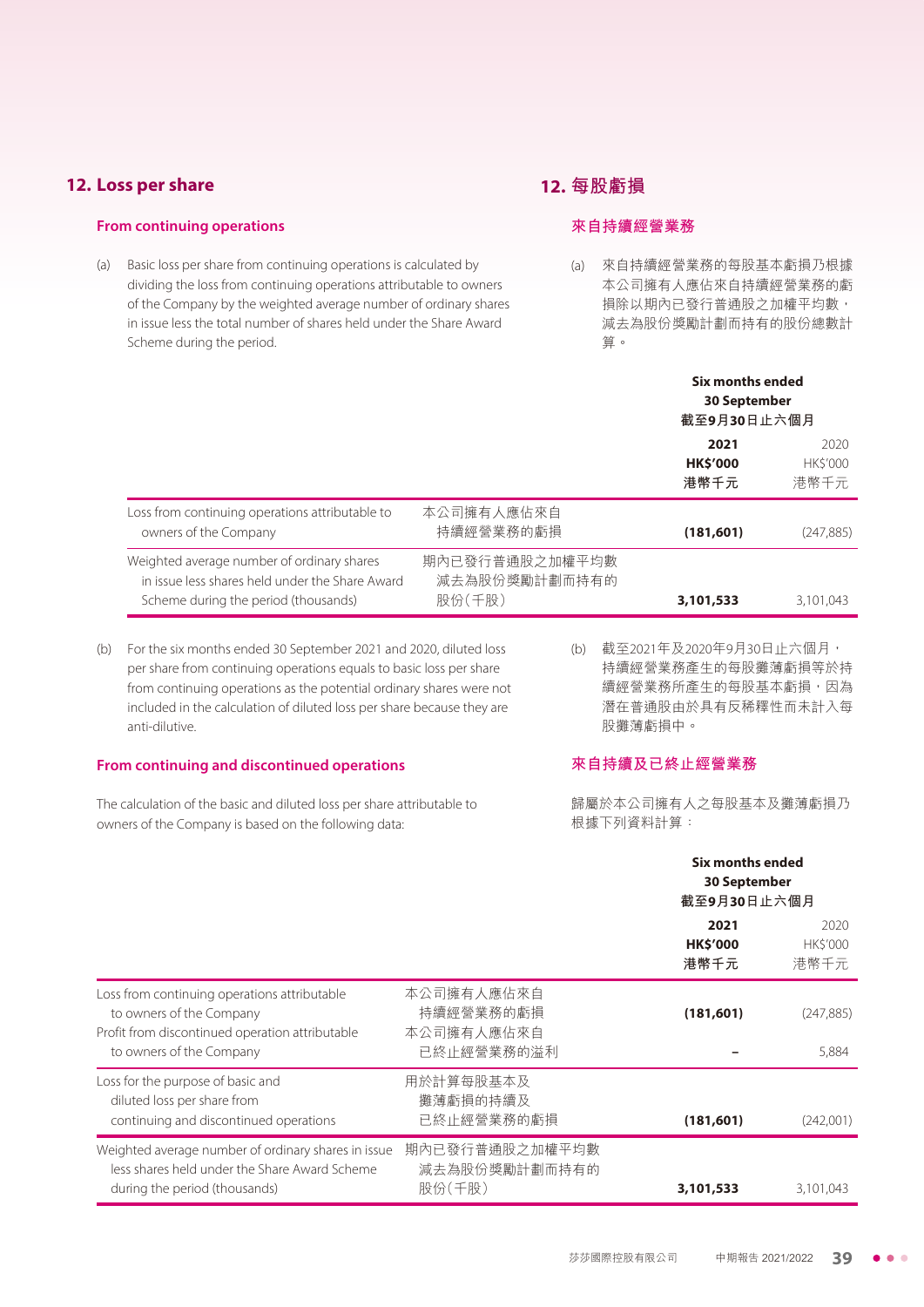# **13. Dividend**

# **13. 股息**

The Board has resolved not to pay any interim dividend for the six months ended 30 September 2021 (2020: Nil).

#### **14. Property, plant and equipment**

董事會決議不派發截至2021年9月30日止六個月 之中期股息(2020年:無)。

## **14. 物業、機器及設備**

|                                                |                    | <b>HK\$'000</b><br>港幣千元 |
|------------------------------------------------|--------------------|-------------------------|
| Six months ended 30 September 2021             | 截至2021年9月30日止六個月   |                         |
| <b>Opening net book amount at 1 April 2021</b> | 於2021年4月1日之期初賬面淨值  | 246,714                 |
| Additions                                      | 添置                 | 26,710                  |
| Write-off                                      | 撇賬                 | (577)                   |
| Depreciation                                   | 折舊                 | (41, 398)               |
| Impairment losses                              | 減值虧損               | (547)                   |
| Exchange differences                           | 匯兑差額               | 225                     |
| Closing net book amount at 30 September 2021   | 於2021年9月30日之期終賬面淨值 | 231,127                 |
| Six months ended 30 September 2020             | 截至2020年9月30日止六個月   |                         |
| Opening net book amount at 1 April 2020        | 於2020年4月1日之期初賬面淨值  | 281,531                 |
| Additions                                      | 添置                 | 20,836                  |
| Write-off                                      | 撇賬                 | (341)                   |
| <b>Disposals</b>                               | 出售                 | (47)                    |
| Depreciation                                   | 折舊                 | (45,267)                |
| Impairment losses                              | 減值虧損               | (2,982)                 |
| Exchange differences                           | 匯兑差額               | 679                     |
| Closing net book amount at 30 September 2020   | 於2020年9月30日之期終賬面淨值 | 254,409                 |

- (a) Depreciation expense of HK\$32,334,000 (2020: HK\$35,393,000) was included in selling and distribution costs and HK\$9,064,000 (2020: HK\$9,874,000) was included in administrative expenses.
- (b) Write-off of plant and equipment of HK\$577,000 (2020: HK\$341,000) was included in selling and distribution costs.
- (c) As at 30 September 2021, land and buildings with carrying value amounted to HK\$85,820,000 (2020: Nil) was pledged for banking facilities made available to the Group.
- (a) 折舊開支32,334,000港元(2020年: 35,393,000港元)已計入銷售及分銷成本及 9,064,000港元(2020年:9,874,000港元)已 計入行政費用。
- (b) 物業、機器及設備之撇賬開支577,000港元 (2020年:341,000港元)已計入銷售及分銷 成本。
- (c) 於2021年9月30日,本集團於財務機構已 作抵押予銀行融資的土地及樓宇賬面價值 為85,820,000港元(2020年:無)。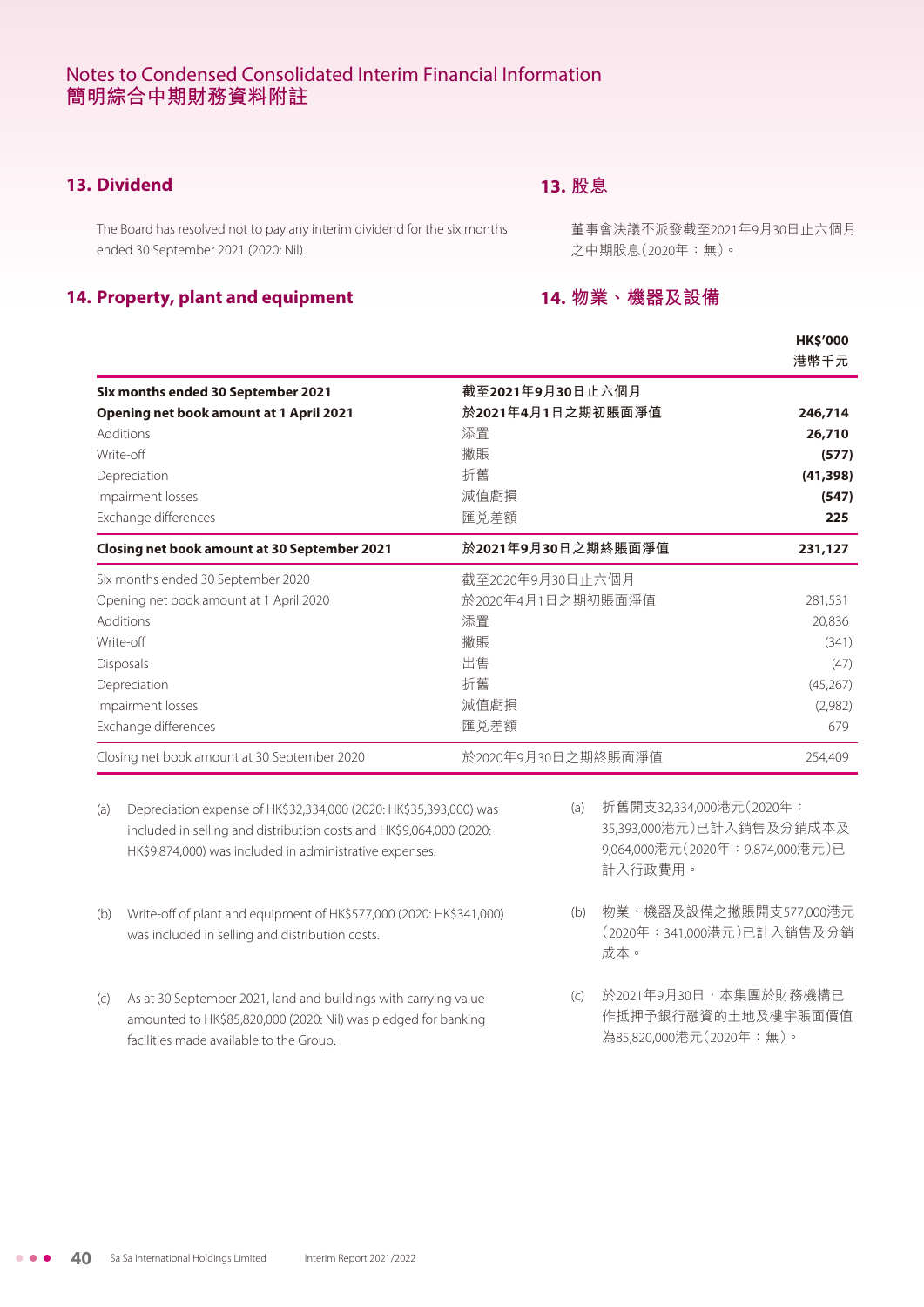## **14. Property, plant and equipment (continued)**

(d) As at 30 September 2021, net book amount of retail store assets represented property, plant and equipment and right-of-use assets amounting to HK\$61,500,000 (2020: HK\$58,293,000) and HK\$314,982,000 (2020: HK\$429,321,000) respectively. The Group regards each individual retail store as a separately identifiable cashgenerating unit. Management carried out an impairment assessment for the retail store assets, including property, plant and equipment and right-of-use assets, which have an impairment indicator.

The carrying amount of the retail store assets is written down to its recoverable amount if the asset's carrying amount is greater than its estimated recoverable amount. The estimates of the recoverable amounts were based on value-in-use calculations using discounted cash flow projections based on the financial forecasts approved by management covering the remaining tenure of the lease, with major assumptions such as revenue growth rate, percentage change of running costs and gross profit margin. As a result, an impairment loss of property, plant and equipment and right-of use assets of HK\$547,000 and HK\$9,648,000 (Note 15) (2020: HK\$2,982,000 and HK\$43,148,000) respectively were recognised in selling and distribution costs.

Key assumptions used in the value-in-use calculations for the recoverable amount of retail store assets in Hong Kong and Macau SARs market are as follows:

|                      | Revenue growth rate: based on the estimated timing of easing |
|----------------------|--------------------------------------------------------------|
|                      | quarantine restrictions at the borders and the               |
|                      | recovery of Mainland tourist arrivals and the                |
|                      | consequential effect on the foot traffic of the              |
|                      | Group's retail stores                                        |
|                      |                                                              |
| Percentage change    | based on the estimated change related to the                 |
| of running costs:    | Group's cost saving plan and measures                        |
|                      |                                                              |
| Gross profit margin: | based on the historical data and change in                   |

product mix

## **14. 物業、機器及設備(續)**

(d) 於2021年9月30日,零售店舖資產由物 業、機器及設備及使用權資產組成,其 資產淨值分別為61,500,000港元(2020年: 58,293,000港元)及314,982,000港元(2020 年:429,321,000港元)。本集團視其個別零 售店舖為可獨立識別現金產生單位。管理 層對出現減值跡象的零售店舖資產包括物 業、機器及設備及使用權資產進行減值評 估。

> 倘零售店舖資產的賬面值大於其估計可收 回金額,則該資產的賬面值撇減至其可收 回金額。店舖資產的可收回金額乃根據管 理層批准之涵蓋餘下租期的財務預測,採 用貼現現金流量預測透過計算使用價值而 釐定,並使用主要假設,例如收入增長 率,營運成本變化百分比和毛利率。故此 期內銷售及分銷成本已確認物業、機器及 設備減值虧損及使用權資產減值虧損分 別為547,000港元及9,648,000港元(附註15) (2020年:2,982,000港元及43,148,000港元)。

> 對於香港和澳門特區市場之零售店舖資產 可收回金額的使用價值計算中使用的主要 假設如下:

- 收入增長率: 根據放寬邊境檢疫限制的 時間和內地旅客的復甦, 對本集團零售店舖人流量 的相應影響的估計
- 營運成本變化 根據本集團成本減省計劃 百分比: 和措施有關的估計變化
- 毛利率: 根據歷史數據和產品組合 的變化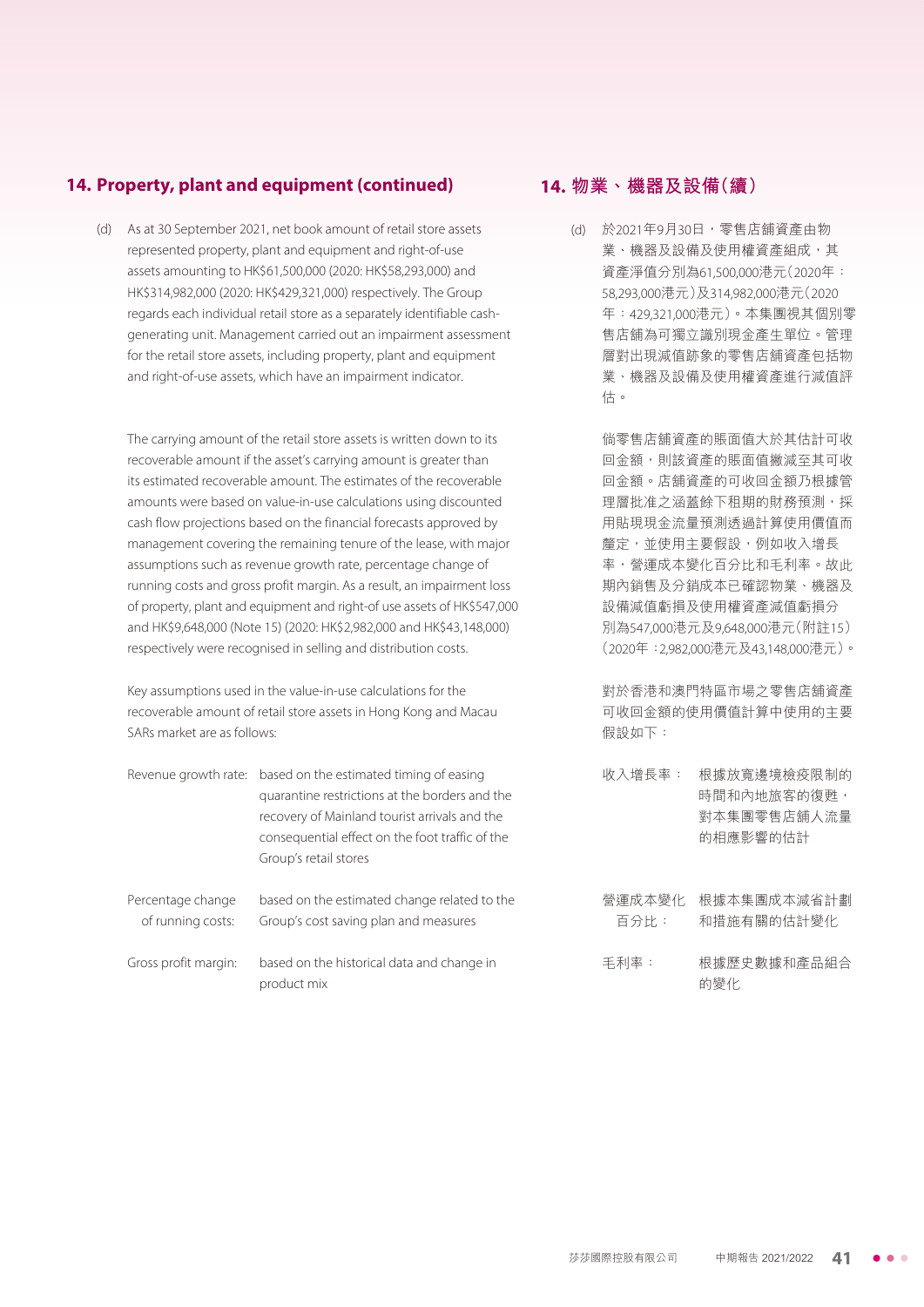# **15. Right-of-use assets 15. 使用權資產**

|                                                     |                    | <b>HK\$'000</b><br>港幣千元 |
|-----------------------------------------------------|--------------------|-------------------------|
| Six months ended 30 September 2021                  | 截至2021年9月30日止六個月   |                         |
| <b>Opening net book amount at 1 April 2021</b>      | 2021年4月1日期初賬面淨值    | 457,242                 |
| Inception of lease contracts                        | 簽訂租賃合同             | 131,756                 |
| Reassessment of lease term                          | 重新評估租賃條款           | (25, 569)               |
| Adjustment for lease modification                   | 租賃修改調整             | 189                     |
| Depreciation                                        | 折舊                 | (145, 687)              |
| Impairment losses                                   | 減值虧損               | (9,648)                 |
| Exchange differences                                | 匯兑差額               | 300                     |
| <b>Closing net book amount at 30 September 2021</b> | 於2021年9月30日之期終賬面淨值 | 408,583                 |
| Six months ended 30 September 2020                  | 截至2020年9月30日止六個月   |                         |
| Opening net book amount at 1 April 2020             | 2020年4月1日期初賬面淨值    | 761,107                 |
| Inception of lease contracts                        | 簽訂租賃合同             | 68,182                  |
| Depreciation                                        | 折舊                 | (231, 841)              |
| Impairment losses                                   | 減值虧損               | (43, 148)               |
| Exchange differences                                | 匯兑差額               | 2,068                   |
| Closing net book amount at 30 September 2020        | 於2020年9月30日之期終賬面淨值 | 556,368                 |

During the six months ended 30 September 2021, depreciation of right-ofuse assets of HK\$142,240,000 (2020: HK\$228,153,000) was included in selling and distribution costs, HK\$3,447,000 (2020: HK\$3,688,000) was included in administrative expenses.

截至2021年9月30日止六個月,使用權資產折舊 142,240,000港元(2020年:228,153,000港元)已 計入銷售及分銷成本及3,447,000港元(2020年: 3,688,000港元)已計入行政費用。

For details of impairment losses on right-of-use assets, refer to Note 14(d).

有關使用權資產減值虧損的詳情,請參見附註 14(d)。

# **16. Rental deposits and other assets**

# **16. 租金按金及其他資產**

|                           |         | <b>30 September</b> | 31 March |
|---------------------------|---------|---------------------|----------|
|                           |         | 9月30日               | 3月31日    |
|                           |         | 2021                | 2021     |
|                           |         | <b>HK\$'000</b>     | HK\$'000 |
|                           |         | 港幣千元                | 港幣千元     |
| Rental and other deposits | 租金及其他按金 | 58,744              | 69,347   |
| Others                    | 其他      | 5,552               | 5,552    |
|                           |         | 64,296              | 74,899   |

Rental deposits are carried at amortised cost using the effective interest rate of 0.44% to 1.79% per annum (31 March 2021: 0.66% to 1.79% per annum). As at 30 September 2021, the carrying amounts of rental deposits approximate their fair values.

租金按金採用實際年利率0.44厘至1.79厘(2021 年3月31日:年利率0.66厘至1.79厘)按攤銷成本 列賬。於2021年9月30日,租金按金之賬面值與 其公平值相若。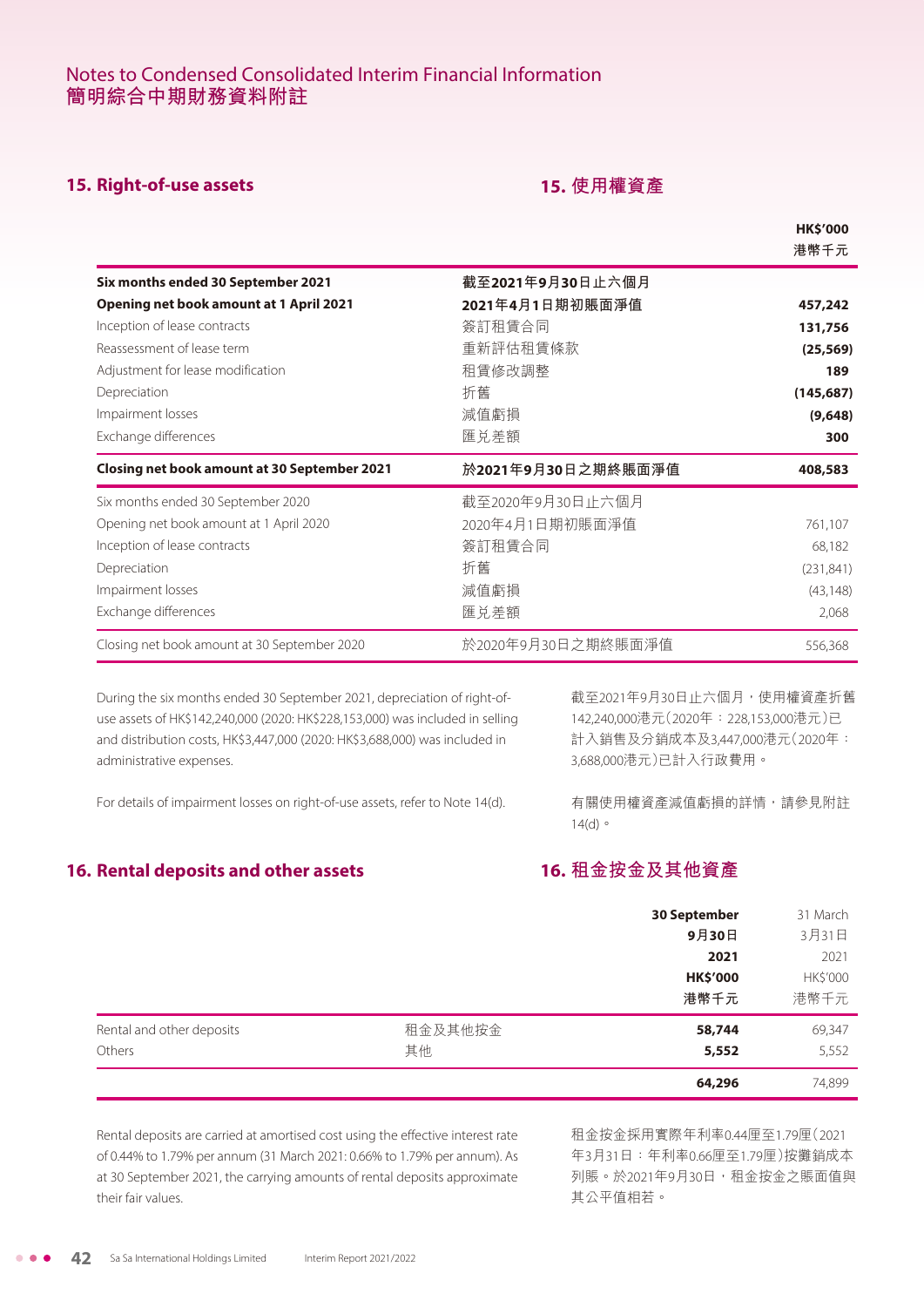## **17. Inventories 17. 存貨**

|                        |           | <b>30 September</b> | 31 March |
|------------------------|-----------|---------------------|----------|
|                        |           | 9月30日               | 3月31日    |
|                        |           | 2021                | 2021     |
|                        |           | <b>HK\$'000</b>     | HK\$'000 |
|                        |           | 港幣千元                | 港幣千元     |
| Merchandise for resale | 採購以供轉售之存貨 | 828,511             | 766,107  |

# **18. Trade receivables**

#### **18. 應收賬款**

The Group's turnover comprises mainly cash sales and credit card sales. Certain wholesale customers are granted credit terms ranging from 7 to 120 days. The ageing analysis of trade receivables by invoice date is as follows:

本集團營業額主要包括現金銷售及信用卡銷 售。若干批發客戶獲給予7至120天信貸期。按 發票日期之應收賬款的賬齡分析如下:

|                |       | 30 September    | 31 March |
|----------------|-------|-----------------|----------|
|                |       | 9月30日           | 3月31日    |
|                |       | 2021            | 2021     |
|                |       | <b>HK\$'000</b> | HK\$'000 |
|                |       | 港幣千元            | 港幣千元     |
| Within 1 month | 一個月內  | 40,279          | 53,418   |
| 1 to 3 months  | 一至三個月 | 13,678          | 13,887   |
| Over 3 months  | 超過三個月 | 8,343           | 9,667    |
|                |       | 62,300          | 76,972   |

The carrying amounts of trade receivables approximate their fair values.

應收賬款之賬面值與其公平值相若。

# **19. Other receivables, deposits and prepayments**

# **19. 其他應收款項、按金及預付款項**

|                                          |             | <b>30 September</b> | 31 March |
|------------------------------------------|-------------|---------------------|----------|
|                                          |             | 9月30日               | 3月31日    |
|                                          |             | 2021                | 2021     |
|                                          |             | <b>HK\$'000</b>     | HK\$'000 |
|                                          |             | 港幣千元                | 港幣千元     |
| Rental and utilities deposits            | 租金及公用設施按金   | 97,756              | 105,972  |
| Other receivables and payment in advance | 其他應收款項及預先付款 | 59,939              | 42,211   |
| Prepayments                              | 預付款項        | 28,423              | 30,497   |
| Other deposits                           | 其他按金        | 19,463              | 23,415   |
|                                          |             | 205,581             | 202,095  |

The carrying amounts of other receivables and deposits approximate their fair values.

其他應收款項及按金之賬面值與其公平值相若。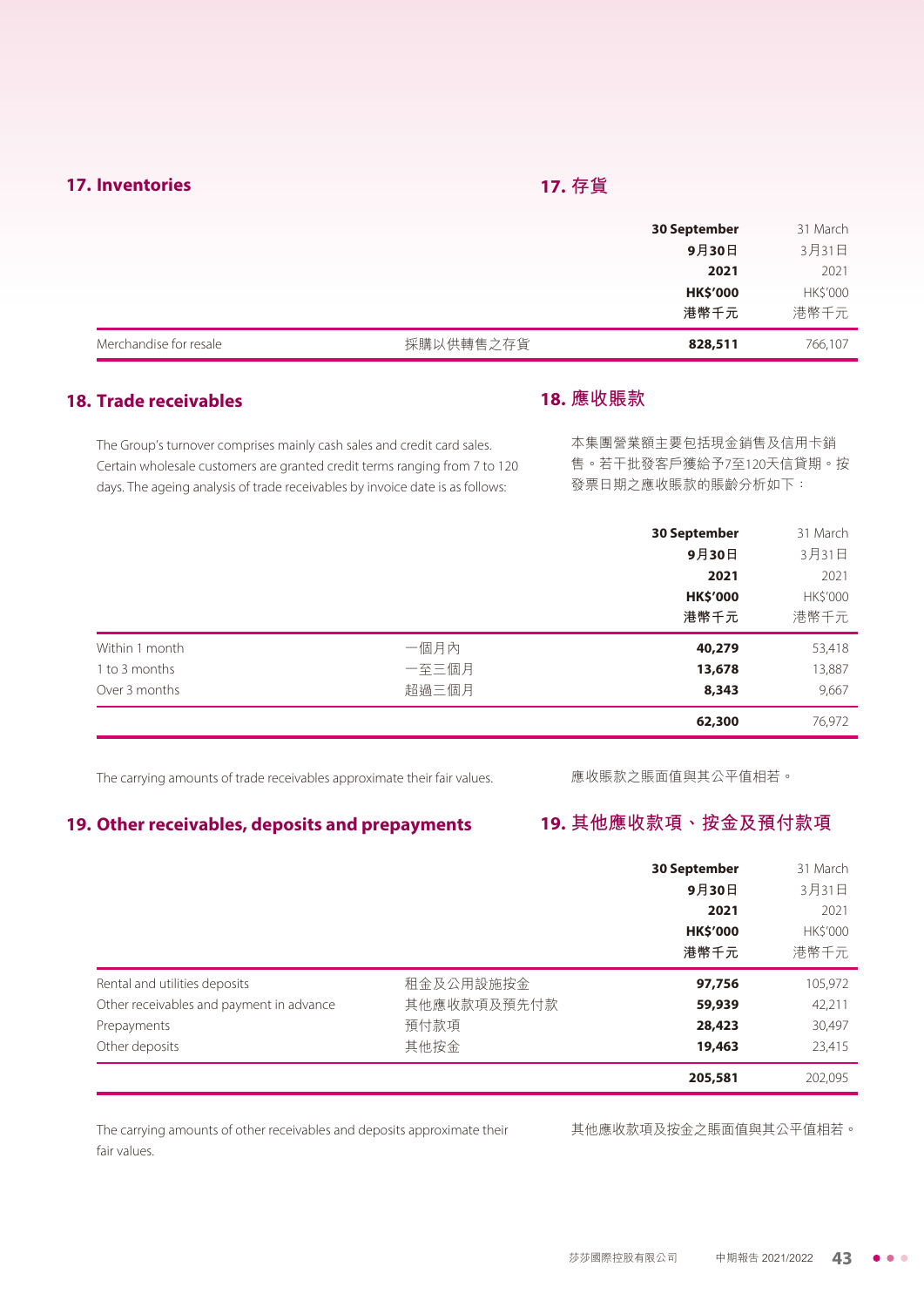# **20. Trade payables**

# **20. 應付賬款**

The ageing analysis of trade payables by invoice date is as follows:

#### 按發票日期之應付賬款的賬齡分析如下:

|                |       | <b>30 September</b> | 31 March |
|----------------|-------|---------------------|----------|
|                |       | 9月30日               | 3月31日    |
|                |       | 2021                | 2021     |
|                |       | <b>HK\$'000</b>     | HK\$'000 |
|                |       | 港幣千元                | 港幣千元     |
| Within 1 month | 一個月內  | 148,572             | 175,997  |
| 1 to 3 months  | 一至三個月 | 89,230              | 76,668   |
| Over 3 months  | 超過三個月 | 27,086              | 37,565   |
|                |       | 264,888             | 290,230  |

The carrying amounts of trade payables approximate their fair values.

應付賬款之賬面值與其公平值相若。

# **21. Other payables and accruals**

# **21. 其他應付款項及應計費用**

|                                            |             | <b>30 September</b><br>9月30日<br>2021<br><b>HK\$'000</b><br>港幣千元 | 31 March<br>3月31日<br>2021<br>HK\$'000<br>港幣千元 |
|--------------------------------------------|-------------|-----------------------------------------------------------------|-----------------------------------------------|
| Accrued staff costs                        | 應計員工成本      | 78,183                                                          | 57,134                                        |
| Contract liabilities                       | 合同負債        | 31,707                                                          | 22,320                                        |
| Accrued reinstatement costs                | 應計復原開支      | 19,387                                                          | 12,850                                        |
| Value-added tax and other tax payables     | 增值税及其他應付税項  | 17,451                                                          | 16,734                                        |
| Accrued capital expenditure                | 應計資本開支      | 12,361                                                          | 15,321                                        |
| Accrued advertising and promotion expenses | 應計廣告及推廣開支   | 9,419                                                           | 7,237                                         |
| Accrued repair & maintenance               | 應計維修及保養     | 7,320                                                           | 6,870                                         |
| Accrued transportation expenses            | 應計運輸開支      | 6,461                                                           | 6,465                                         |
| Accrued utilities and telecommunication    | 應計公用設施及電訊   | 4,856                                                           | 3,696                                         |
| Accrued rental related expenses            | 應計租金相關開支    | 4,652                                                           | 3,839                                         |
| Other payables and accruals                | 其他應付款項及應計費用 | 45,054                                                          | 48,886                                        |
|                                            |             | 236,851                                                         | 201,352                                       |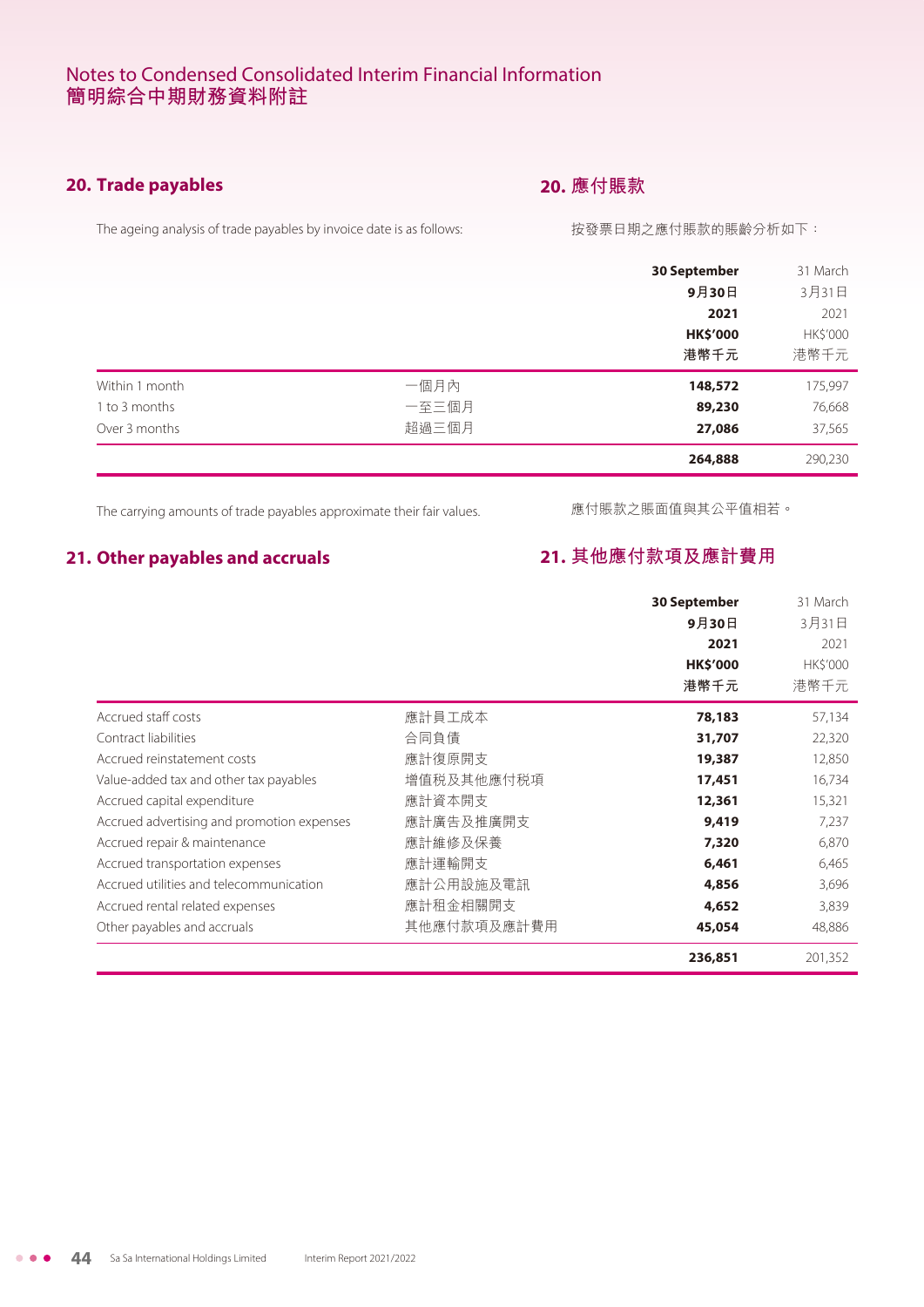## **22. Borrowings**

As at 30 September 2021, the Group has trust receipt loans of HK\$18,920,000 (31 March 2021: Nil). The maturity of borrowings based on scheduled repayment dates is within one year and classified as current liabilities.

The effective interest rate at the balance sheet date on borrowings was 1.4% per annum (31 March 2021: Nil).

The carrying amounts of borrowings approximate their fair values.

As at 30 September 2021, land and buildings with carrying value amounted to HK\$85,820,000 (31 March 2021: Nil) was pledged for banking facilities made available to the Group.

## **23. Share capital**

# **22. 借貸**

於2021年9月30日,本集團有信託收據貸款 18,920,000港元(2021年3月31日:無)。基於預 定還款日期的借貸到期日在一年內,因此分類 為流動負債。

於資產負債表日借款的實際利率為每年1.4% (2021年3月31日:無)。

借貸之賬面值與其公平值相若。

於2021年9月30日,本集團於財務機構已作抵押 予銀行融資的土地及樓宇賬面價值為85,820,000 港元(2021年3月31日:無)。

# **23. 股本**

|     |                                                                                                                                            |                                         | No. of shares<br><b>HK\$'000</b><br>股份數目<br>港幣千元            |
|-----|--------------------------------------------------------------------------------------------------------------------------------------------|-----------------------------------------|-------------------------------------------------------------|
|     | <b>Authorised shares of HKS0.1 each</b><br>At 30 September and 31 March 2021                                                               | 每股面值0.1港元之法定股份<br>於2021年9月30日及3月31日     | 8,000,000,000<br>800,000                                    |
|     | Issued and fully paid shares of HK\$0.1 each<br>At 30 September and 31 March 2021                                                          | 每股面值0.1港元之已發行及繳足股份<br>於2021年9月30日及3月31日 | 3,103,189,458<br>310,319                                    |
| (a) | <b>Share options</b>                                                                                                                       | (a)                                     | 購股權                                                         |
|     | The outstanding share options of the Company were granted under:                                                                           |                                         | 本公司尚未行使之購股權乃根據以下授<br>出:                                     |
|     | (i)<br>the 2002 Share Option Scheme; and                                                                                                   |                                         | 2002年購股權計劃;及<br>(i)                                         |
|     | the 2012 Share Option Scheme.<br>(ii)                                                                                                      |                                         | 2012年購股權計劃。<br>(i)                                          |
|     | During the six months ended 30 September 2021 and 30 September<br>2020, no share option was granted under the 2012 Share Option<br>Scheme. |                                         | 於截至2021年9月30日及2020年9月30日止<br>六個月,並無根據2012年購股權計劃授出<br>仟何贐股權。 |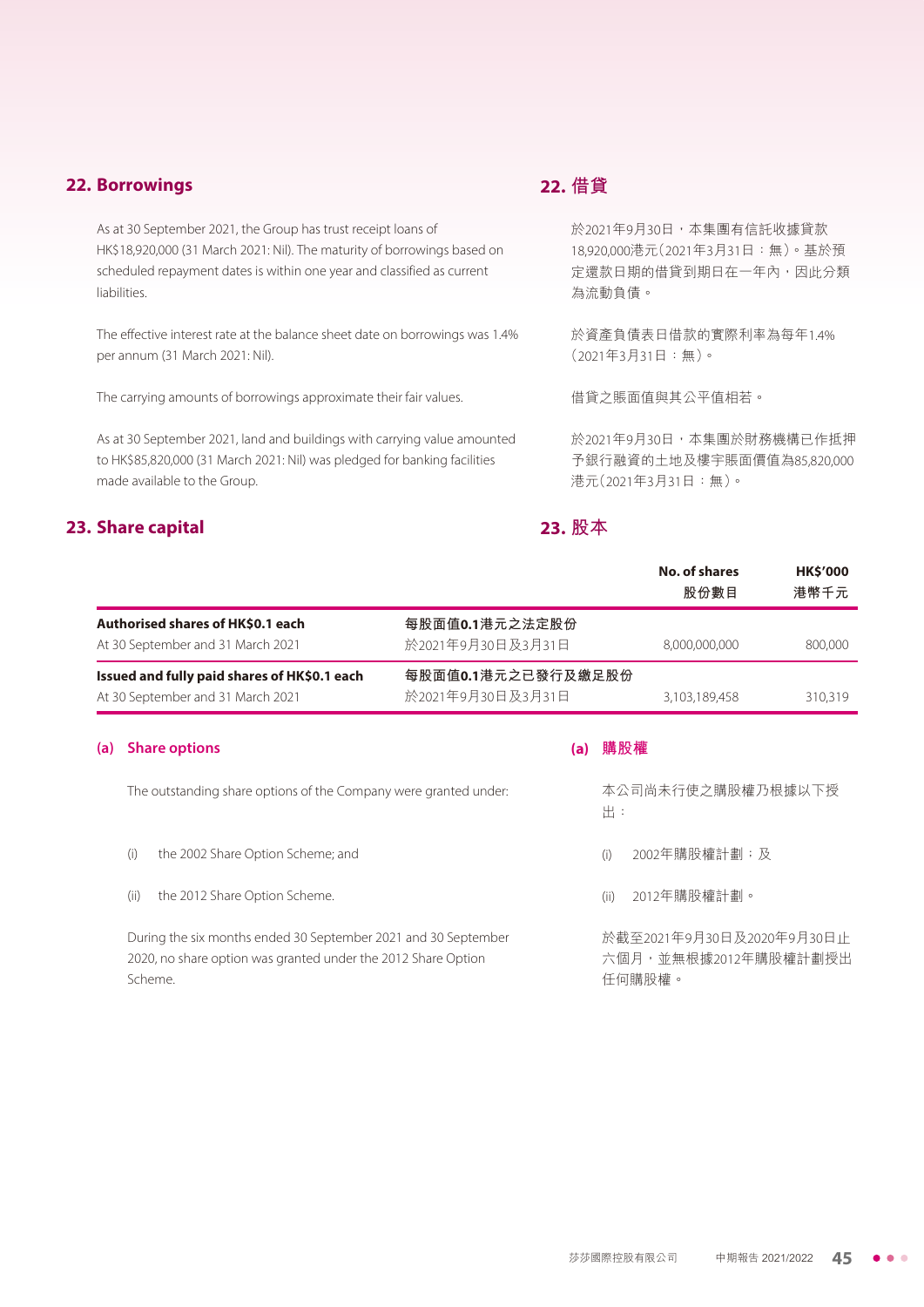# **23. Share capital (continued)**

# **23. 股本(續)**

#### **(a) Share options (continued)**

Movements in the number of share options outstanding are as follows:

**(a) 購股權(續)**

尚未行使之購股權數目變動如下:

|                      |             | No. of share options<br>period ended 30 September<br>截至9月30日期間之<br>購股權數目 |
|----------------------|-------------|--------------------------------------------------------------------------|
|                      |             | 2021<br>2020                                                             |
| At 1 April<br>Lapsed | 於4月1日<br>失效 | 30,467,988<br>32,009,988<br>(1,311,000)<br>(1,981,000)                   |
| At 30 September      | 於9月30日      | 28,486,988<br>30,698,988                                                 |
| Lapsed               | 失效          | (231,000)                                                                |
| At 31 March          | 於3月31日      | 30,467,988                                                               |

The expiry dates and subscription prices of the share options outstanding as at 30 September 2021 and 30 September 2020 are set out as follows:

於2021年9月30日及2020年9月30日尚未行 使之購股權之到期日及認購價如下:

| <b>Expiry dates</b><br>到期日                     |             | <b>Subscription</b><br>(HK\$) | <b>No. of share options</b><br>price per Share outstanding as at 30 September<br>每股認購價 於9月30日之尚未行使購股權數目<br>2021 | 2020       |
|------------------------------------------------|-------------|-------------------------------|-----------------------------------------------------------------------------------------------------------------|------------|
|                                                |             | (港元)                          |                                                                                                                 |            |
| 2002 Share Option Scheme                       | 2002年購股權計劃  |                               |                                                                                                                 |            |
| 16 June 2021                                   | 2021年6月16日  | 4.95                          |                                                                                                                 | 1,618,000  |
| 28 February 2022                               | 2022年2月28日  | 4.77                          | 22,145,988                                                                                                      | 22,145,988 |
| 28 June 2022                                   | 2022年6月28日  | 4.85                          | 2,532,000                                                                                                       | 2,704,000  |
| <b>2012 Share Option Scheme</b>                | 2012年購股權計劃  |                               |                                                                                                                 |            |
| 20 June 2023                                   | 2023年6月20日  | 8.07                          | 3,509,000                                                                                                       | 3,931,000  |
| 12 April 2028                                  | 2028年4月12日  | 4.65                          | 300,000                                                                                                         | 300,000    |
|                                                |             |                               | 28,486,988                                                                                                      | 30,698,988 |
| Weighted average remaining contractual life of | 於期末未獲行使購股權之 |                               | 0.67 years                                                                                                      | 1.63 years |
| options outstanding at end of period           | 加權平均剩餘年期    |                               | $0.67$ 年                                                                                                        | $1.63$ 年   |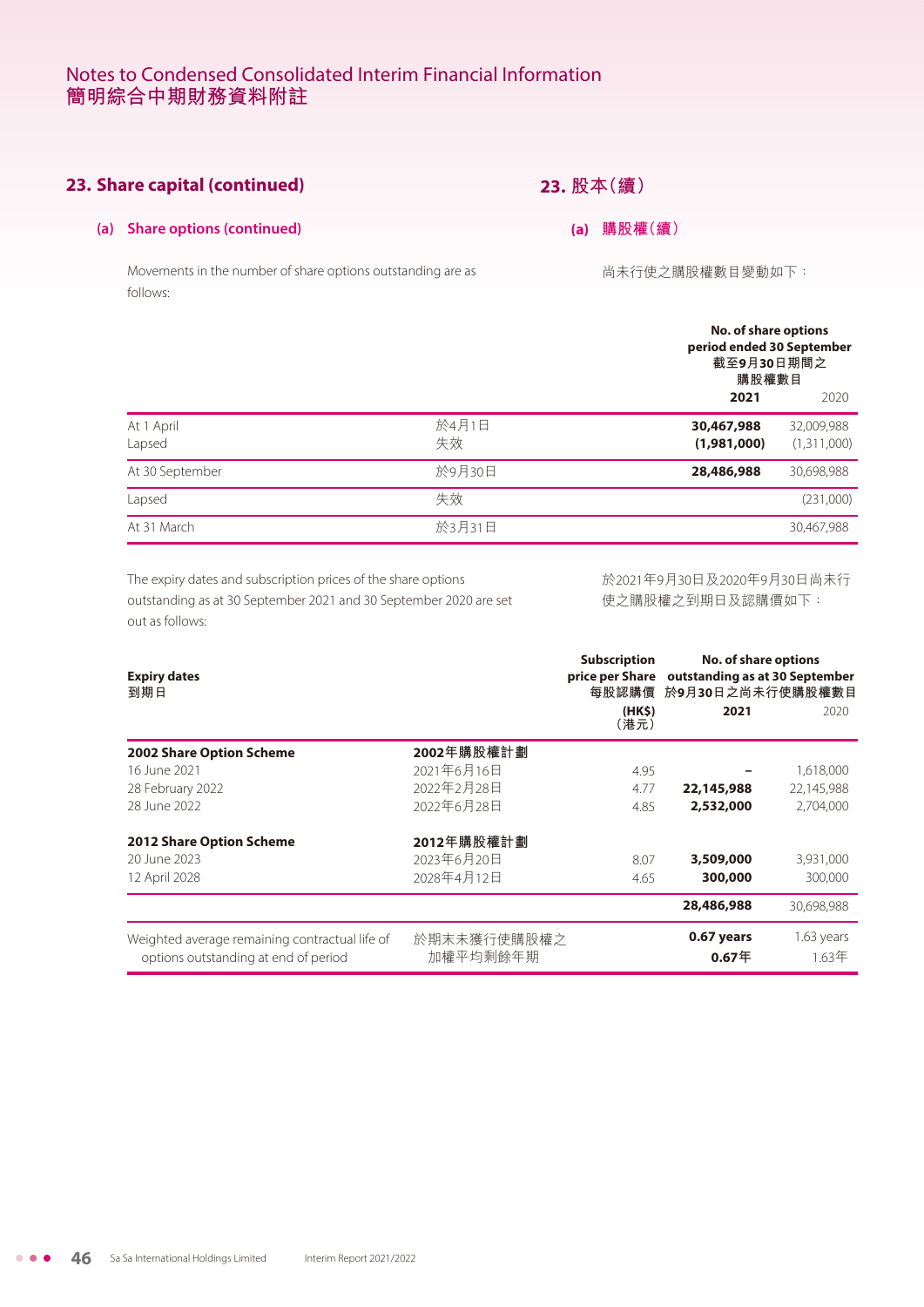# **23. Share capital (continued)**

#### **(b) Share award**

Pursuant to a resolution of the Board dated 11 April 2014, the Board approved the adoption of the Share Award Scheme under which shares of the Company may be awarded to selected employees for no cash consideration in accordance with its absolute discretion. The Share Award Scheme operates for 15 years starting from 11 April 2014. The maximum number of shares which may be awarded to any selected employee under the Share Award Scheme shall not exceed 1% of the issued share capital of the Company. The awarded shares are to be vested after the selected employee completed a period of services in the Group from one week to three years from the grant date.

A trust has been set up and fully funded by the Company for the purpose of purchasing, administrating and holding the Company's shares for the Share Award Scheme. The total number of shares to be awarded under the Share Award Scheme is limited to 5% of the issued share capital of the Company.

During the six months ended 30 September 2021 and 30 September 2020, no share was acquired by the Company.

Movements in the number of shares awarded:

## **23. 股本(續)**

#### **(b) 股份獎勵**

根據日期為2014年4月11日之董事會決議 案,董事會批准採納股份獎勵計劃,據 此,其可酌情決定以無現金代價向經甄選 僱員授予本公司股份。股份獎勵計劃自 2014年4月11日起計為期15年。根據股份 獎勵計劃可能授予個別經甄選僱員的最高 股份數目不得超過本公司不時的已發行股 本之1%。獎勵股份須經甄選僱員在授予日 期後一星期至三年內於本集團完成服務任 期後歸屬。

本公司已設立一項信託並為該信託提供全 數資金,以就股份獎勵計劃購買、管理及 持有本公司股份。根據股份獎勵計劃授出 的股份總數將以本公司已發行股本之5%為 限。

於截至2021年9月30日及2020年9月30日止 六個月,本公司並無購入任何股份。

獎勵股份數目之變動:

|                 |        |           | <b>Number of awarded shares</b><br>as at 30 September<br>於9月30日之<br>獎勵股份數目 |  |
|-----------------|--------|-----------|----------------------------------------------------------------------------|--|
|                 |        | 2021      | 2020                                                                       |  |
| At 1 April      | 於4月1日  | 455,000   | 790,000                                                                    |  |
| Vested          | 歸屬     | (105,000) | (315,000)                                                                  |  |
| Lapsed          | 失效     | (15,000)  |                                                                            |  |
| At 30 September | 於9月30日 | 335,000   | 475,000                                                                    |  |
|                 |        |           |                                                                            |  |

Note: The fair value of awarded shares was determined with reference to market price of the Company's shares at the grant date. No share was awarded during the six months ended 30 September 2021 and 30 September 2020. 附註: 獎勵股份的公平值乃參考於授予日期本 公司股份市價釐定。截至2021年9月30日 及2020年9月30日止六個月期間未授出任 何股份。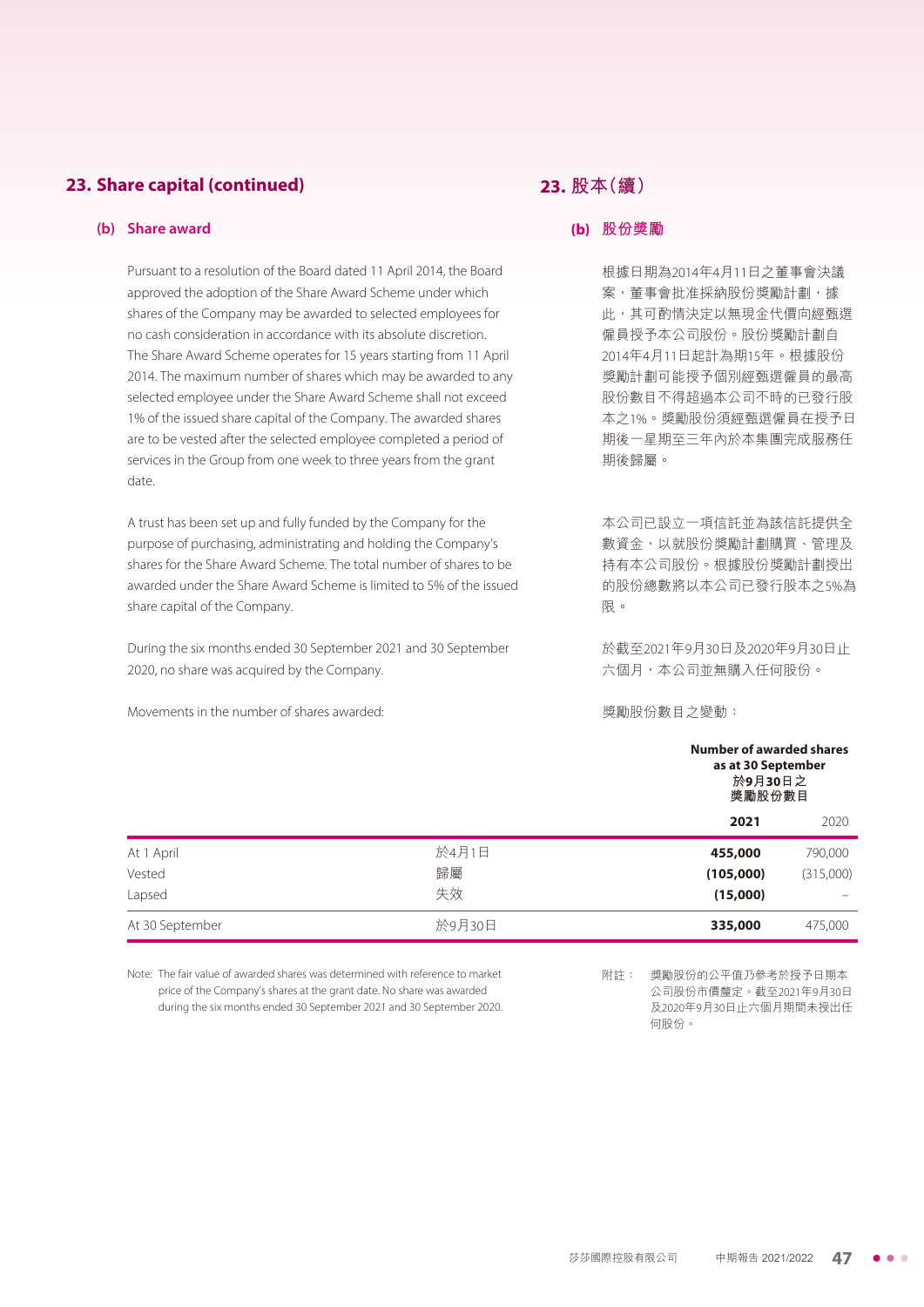# **23. Share capital (continued)**

## **23. 股本(續)**

**(b) 股份獎勵(續)**

**(b) Share award (continued)**

Details of the awarded shares outstanding as at 30 September 2021 were set out as follows:

於2021年9月30日尚未歸屬之獎勵股份詳 情載列如下:

|                                                                                                                                                      |                         |                                                                  |                                                                              |                                         | Number of awarded shares<br>獎勵股份數目                                            |                                 |                          |  |
|------------------------------------------------------------------------------------------------------------------------------------------------------|-------------------------|------------------------------------------------------------------|------------------------------------------------------------------------------|-----------------------------------------|-------------------------------------------------------------------------------|---------------------------------|--------------------------|--|
| Average<br>fair value<br>Date of award<br>per share<br>授予日期<br>每股<br>平均<br>公平值<br>(HK\$)<br>(港元)                                                     | Vesting period*<br>歸屬期* | Outstanding<br>as at<br>1 April<br>2021<br>於2021年<br>4月1日<br>未歸屬 | <b>Vested</b><br>during the<br>period<br>於期內歸屬                               | Lapsed<br>during the<br>period<br>於期內失效 | <b>Outstanding</b><br>as at<br>30 September<br>2021<br>於2021年<br>9月30日<br>未歸屬 |                                 |                          |  |
| 29 Jun 2018                                                                                                                                          | 4.98                    |                                                                  | 29 Jun 2018 to 23 May 2021                                                   | 15,000                                  | (15,000)                                                                      |                                 |                          |  |
| 2018年6月29日<br>21 Jun 2019<br>2019年6月21日                                                                                                              | 2.25                    |                                                                  | 2018年6月29日至2021年5月23日<br>21 Jun 2019 to 30 Jun 2022<br>2019年6月21日至2022年6月30日 | 200,000                                 | (75,000)                                                                      |                                 | 125,000                  |  |
| 30 Sep 2019<br>2019年9月30日                                                                                                                            | 1.74                    |                                                                  | 30 Sep 2019 to 26 Mar 2022<br>2019年9月30日至2022年3月26日                          | 60,000                                  | (15,000)                                                                      | (15.000)                        | 30,000                   |  |
| 9 Oct 2020<br>2020年10月9日                                                                                                                             | 1.31                    |                                                                  | 9 Oct 2020 to 30 Sep 2023<br>2020年10月9日至2023年9月30日                           | 180,000                                 |                                                                               |                                 | 180,000                  |  |
|                                                                                                                                                      |                         |                                                                  |                                                                              | 455,000                                 | (105,000)                                                                     | (15,000)                        | 335,000                  |  |
| shares are to be satisfied.<br><b>Expenses arising from share-based payment transactions</b><br>(c)                                                  |                         |                                                                  | The period during which all the specific vesting conditions of the awarded   | (c)                                     | 以股份為基礎之付款交易產生的費用                                                              | 為達成所有獎勵股份歸屬條件之期間。               |                          |  |
| Total expenses arising from share-based payment transactions<br>recognised during the period as part of employee benefit expense<br>were as follows: |                         |                                                                  |                                                                              |                                         | 本期間確認以股份為基礎之付款交易產生<br>的總費用作為一部分僱員福利開支如下:                                      |                                 |                          |  |
|                                                                                                                                                      |                         |                                                                  |                                                                              |                                         |                                                                               | 2021<br><b>HK\$'000</b><br>港幣千元 | 2020<br>HK\$'000<br>港幣千元 |  |
| Expenses recognised by share option scheme<br>Expenses recognised by share award scheme                                                              |                         |                                                                  | 因購股權計劃產生的支出<br>因股份獎勵計劃產生的支出                                                  |                                         |                                                                               | 146                             | 8<br>434                 |  |
|                                                                                                                                                      |                         |                                                                  |                                                                              |                                         |                                                                               | 146                             | 442                      |  |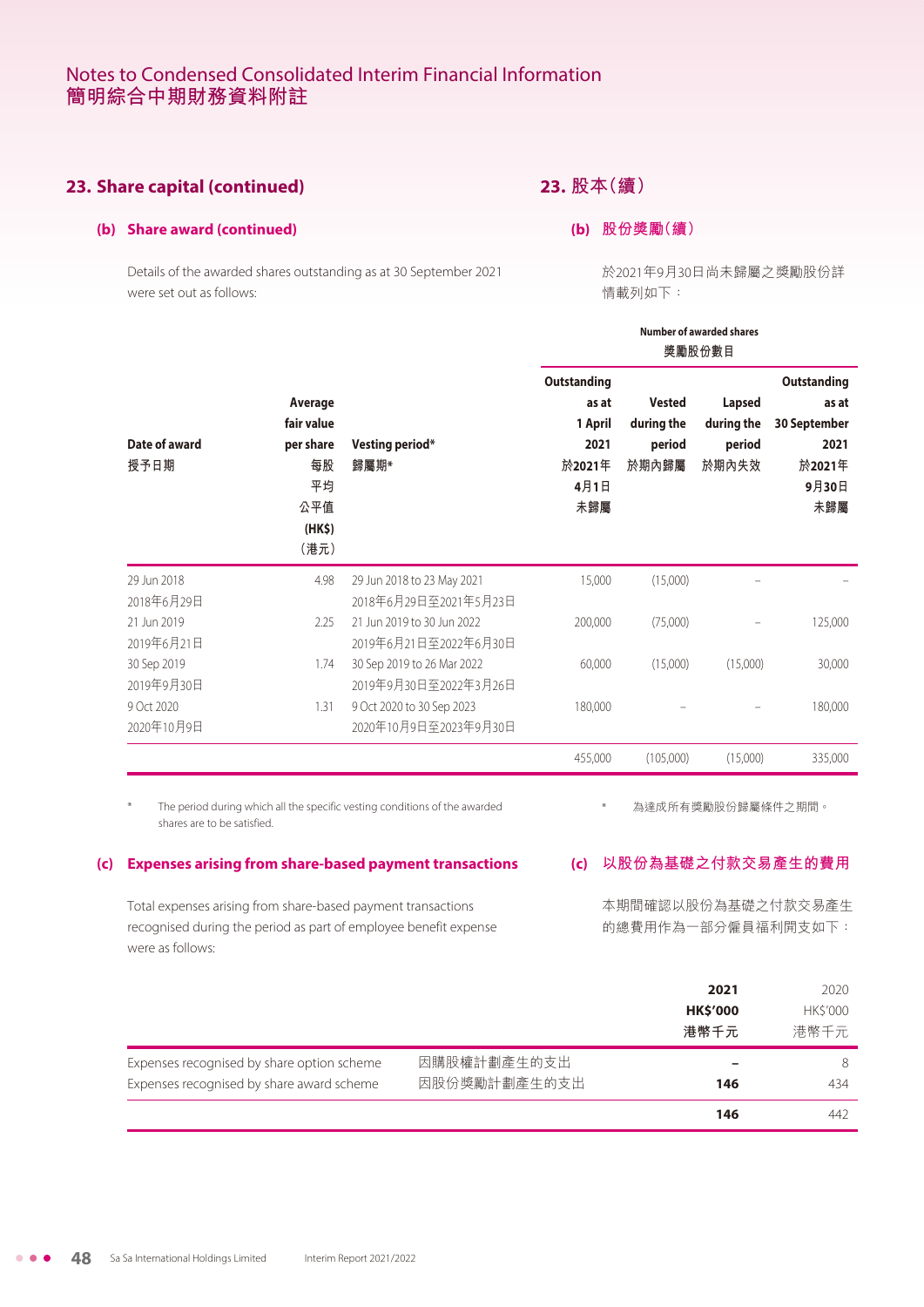# **24. Cash generated from operations 24. 經營業務產生之現金**

|                                                                                                     |                             | Six months ended 30 September<br>截至9月30日止六個月 |                          |
|-----------------------------------------------------------------------------------------------------|-----------------------------|----------------------------------------------|--------------------------|
|                                                                                                     |                             | 2021<br><b>HK\$'000</b><br>港幣千元              | 2020<br>HK\$'000<br>港幣千元 |
| Loss for the period from continuing operations<br>Profit for the period from discontinued operation | 持續經營業務的期內虧損<br>已終止經營業務的期內溢利 | (181, 601)                                   | (247, 885)<br>5,884      |
| Loss for the period<br>Adjustments for:                                                             | 期內虧損<br>就下列項目調整:            | (181, 601)                                   | (242,001)                |
| - Income tax expense/(credit)                                                                       | 一所得税支出/(扣除)                 | 1,208                                        | (43,033)                 |
| - Depreciation of property, plant and equipment                                                     | 一物業、機器及設備折舊                 | 41,398                                       | 45,267                   |
| - Depreciation of right-of-use assets<br>- (Reversal of provision)/provision for slow moving        | 一使用權資產折舊<br>一滯銷存貨及損耗        | 145,687                                      | 231,841                  |
| inventories and shrinkage                                                                           | (撥備撥回)/撥備                   | (3, 295)                                     | 20,871                   |
| - Impairment of property, plant and equipment                                                       | 一物業、機器及設備減值                 | 547                                          | 2,982                    |
| - Impairment of right-of-use assets                                                                 | 一使用權資產減值                    | 9,648                                        | 43,148                   |
| - Write-off of property, plant and equipment                                                        | 一物業、機器及設備撇帳                 | 577                                          | 341                      |
| - Loss on disposal of property, plant and equipment                                                 | 一出售物業、機器及設備之虧損              |                                              | 33                       |
| - Share-based payment                                                                               | 一以股份為基礎之付款                  | 146                                          | 442                      |
| - Finance costs                                                                                     | 一財務支出                       | 5,853                                        | 8,957                    |
| - Finance income                                                                                    | 一財務收入                       | (1, 567)                                     | (4,087)                  |
|                                                                                                     |                             | 18,601                                       | 64,761                   |
| Changes in working capital:                                                                         | 營運資金變動:                     |                                              |                          |
| - Inventories                                                                                       | 一存貨                         | (59, 052)                                    | 162,976                  |
| - Trade receivables                                                                                 | 一應收賬款                       | 14,672                                       | (4,854)                  |
| - Other receivables, deposits and prepayments                                                       | 一其他應收款項、按金及預付款項             | 7,740                                        | 67,928                   |
| - Trade payables                                                                                    | 一應付賬款                       | (25, 342)                                    | 33,188                   |
| - Other payables, accruals and retirement benefit                                                   | 一其他應付款項、                    |                                              |                          |
| obligations                                                                                         | 應計費用及退休福利承擔                 | 27,637                                       | (15,430)                 |
| - Gain on early termination of lease &                                                              | 一提前終止租賃和                    |                                              |                          |
| lease modification                                                                                  | 租賃修改收益                      | (298)                                        |                          |
| Cash (used in)/generated from operations                                                            | 經營業務(所用)/產生之現金              | (16, 042)                                    | 308,569                  |

In the condensed consolidated interim statement of cash flows, proceeds from disposal of property, plant and equipment comprise:

於簡明綜合中期現金流量表內,出售物業、機 器及設備所得款項包括:

|                                                                                |                             | Six months ended 30 September<br>截至9月30日止六個月 |                                |
|--------------------------------------------------------------------------------|-----------------------------|----------------------------------------------|--------------------------------|
|                                                                                |                             | 2021<br><b>HK\$'000</b><br>港幣千元              | 2020<br><b>HKS'000</b><br>港幣千元 |
| Net book amount (Note 14)<br>Loss on disposal of property, plant and equipment | 賬面淨值(附註14)<br>出售物業、機器及設備之虧損 |                                              | 47<br>(33)                     |
| Proceeds from disposal of property, plant and<br>equipment                     | 出售物業、機器及設備<br>所得款項          |                                              | 14                             |